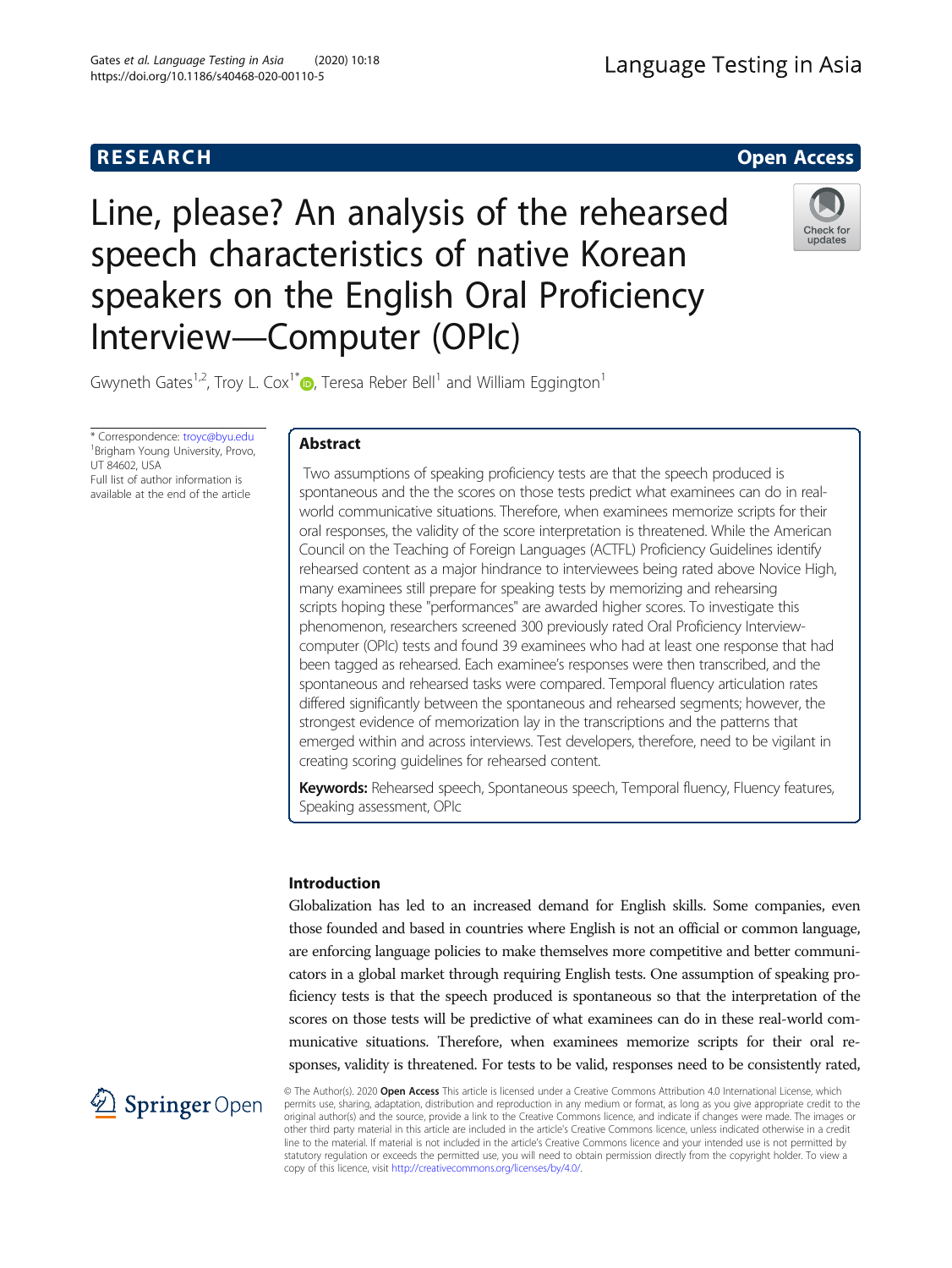and score interpretations need to be both meaningful and impartial (Kelly et al. [2017\)](#page-18-0); however, when raters encounter memorized responses intermingled with the spontaneous, scoring can be impacted. Thus, the prevalence of rehearsed responses in speaking tests should be evaluated to determine the effect it might have on test validity.

In recent years, South Korean corporations such as Samsung, LG, Hyundai, Kia, and Daewoo have begun to require their employees to take the Oral Proficiency Exam-computerized (OPIc), a computerized adaptation of the ACTFL (American Council on the Teaching of Foreign Languages) Oral Proficiency Interview (OPI) to determine employees' levels of proficiency in English (Jeon [2010\)](#page-18-0). The OPIc holds the same objective as the OPI of holistically assessing a speaker's proficiency through a series of oral prompts designed to elicit certain types of speech. In justifying the OPIc, one Korean executive explained that "the English ability required by the Samsung Group is a person who can speak their own thoughts as they wish" (Myung [2012\)](#page-19-0). Similarly, ACTFL defines proficiency as the "ability to use a language to communicate meaningful information in a spontaneous interaction, and in a manner acceptable and appropriate to native speakers of the language" (ACTFL [2012c,](#page-18-0) p. 4).

However, it appears that examinees still attempt to "cram" for the interview by memorizing scripts and, as actors reciting lines, search for what they prepared for (Cox [2017](#page-18-0)). Raters in his study indicated the presence of rehearsed material: within the sample of 300 Korean OPIc exams, 20% of rater comments included notes of rehearsed material. Although Cox's study is not ongoing, memorization on the OPIc has proven pervasive enough that ACTFL trains raters on how to recognize and detect rehearsed speech (for example, each online rating includes a checkbox wherein the rater can indicate rehearsed material). Memorized utterances are mentioned explicitly in the ACTFL guidelines as an indicator of Novice speech, which demonstrates the significance of this problem from a proficiency rating standpoint. Understanding the nature of this issue lies in identifying not only what speaking proficiency is but also how educational traditions and practices differ across cultures.

#### Literature review

#### Rote learning and language proficiency

Rote learning is defined as the memorization and recall of material when the time comes for test or performance. Memorization can be a helpful strategy for mastering L2 vocabulary and formulaic sequences (Boers et al. [2006](#page-18-0); van Hell and Mahn [1997](#page-19-0)), improving speaking (Takeuchi [2003\)](#page-19-0), and performing well on tests (Kember [2000](#page-18-0)); however, the usefulness of relying heavily upon rote learning to attain second language proficiency is questioned (Wray and Fitzpatrick [2008](#page-19-0)). Bloom ([1956](#page-18-0)) similarly argues in his Taxonomy of Educational Objectives that critical thinking and creating with learned material are better demonstrators of higher-level processing than recall alone: "Knowledge is of little value if it cannot be utilized in new situations or in a form very different from that in which it was originally encountered" (p. 29). In that same vein, ACTFL proficiency standards are designed so that to move beyond the Novice level, the interviewee must prove the ability to spontaneously create with the language.

While Novice-level speakers primarily use "isolated words and phrases that have been encountered, memorized, and recalled," a key characteristic of intermediate speakers is their ability to "create with the language when talking about familiar topics. . . [and] recombine learned material in order to express personal meaning" (ACTFL [2012a,](#page-18-0) p. 7).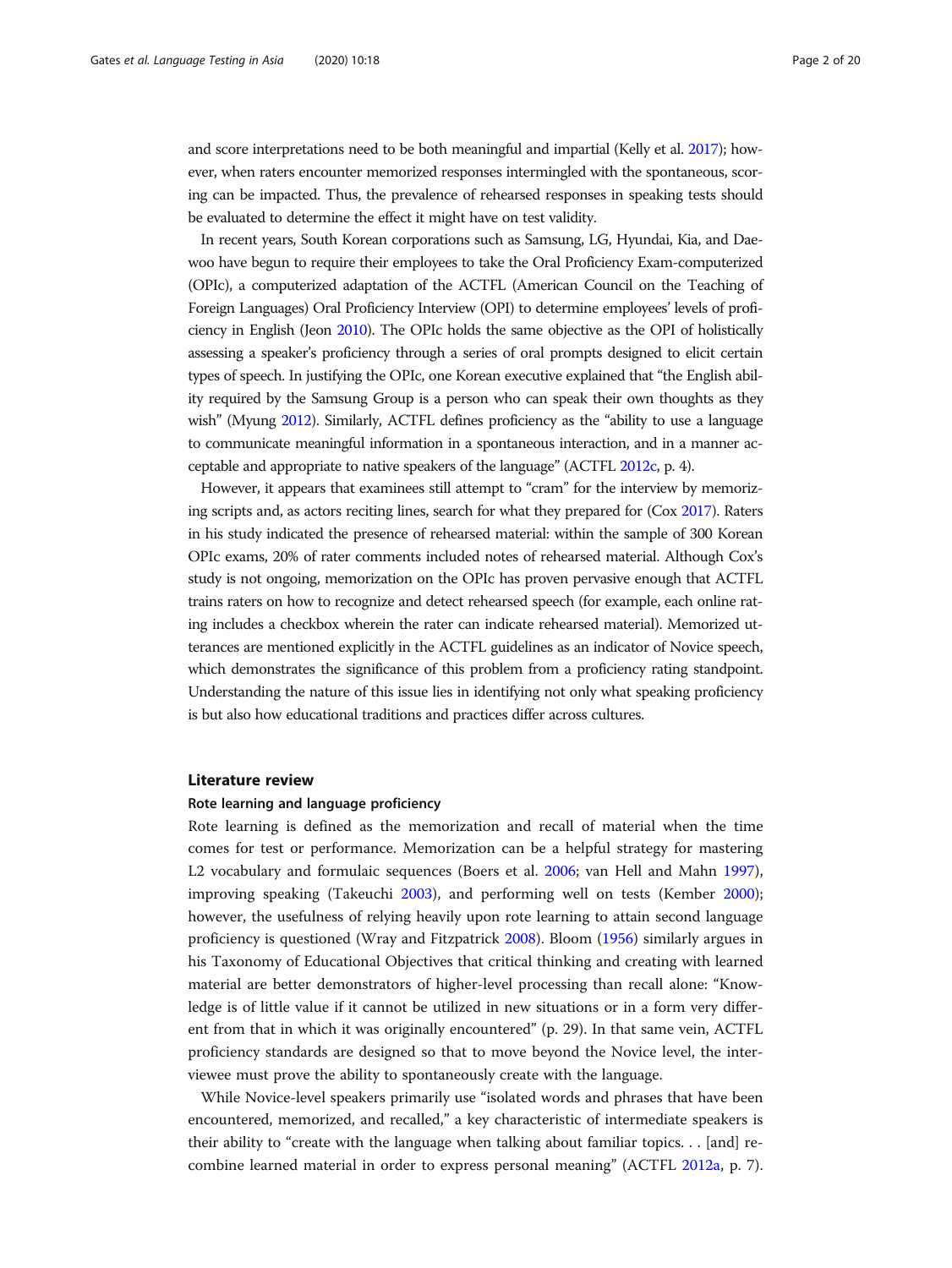In essence, intermediate speakers can use the words and phrases they know to spontaneously create sentence length utterances they have never heard or studied before. Because of this, raters cannot use any rehearsed material observed during the interview as evidence of intermediate-level speech. By ACTFL's standards, reliance upon rehearsed material, even if that material is applied to various tasks, separates language *perform*ance from proficiency (ACTFL [2012c\)](#page-18-0). Performance describes language that is practiced in designated contexts while *proficiency* refers to spontaneous language used in conditions that are unanticipated (Rubio and Hacking [2019\)](#page-19-0). The Center for Applied Linguistics (CAL) validation framework notes that a test's validity can be threatened when the interpretation of the test score is impacted (Kelly et al. [2017](#page-18-0)), and this could be by a raters' failure to detect or appropriately score scripted speech samples.

#### Influences within Asian education systems

Asian countries have a learning tradition and testing culture that, some have posited, traces its roots to Confucianism (Cooke and Kim, [2017;](#page-18-0) Seth [2002\)](#page-19-0)—a term coined in reference to the Chinese scholar Confucius's lifelong promulgation of virtue, morality, and education (Yao, [2000\)](#page-19-0). Confucianism, "both a tradition of literature and a way of life" (Yao, [2000,](#page-19-0) p. 11), rose to Chinese state orthodoxy by the second century BCE. Though it is no longer the official state dogma of any country today, its influence has permeated Asian beliefs, societal expectations, government, and educational practices (Shin, [2012;](#page-19-0) Yao, [2000](#page-19-0)).

The influence of testing started in China in the eighth century, when entry into civil service transitioned from a system based on personal connections to a meritocracy that prized mental acumen, which was measured primarily through the ability to memorize. The Korean government, which adopted these Confucian practices after the colonization in the north by the Chinese in approximately the start of the Common Era, established its imperial civil service examination (the *gwangeo*) in the eighth century and administered the test intermittently until the conclusion of the Joseon dynasty in the 1890s (Cooke and Kim, [2017;](#page-18-0) Shin, [2012\)](#page-19-0).

Standardized tests became the trusted method to assess qualifying contenders for government positions, and test preparation became increasingly significant as not only an employment tool but an obscurant of traditional class lines (Deuchler [1992;](#page-18-0) Seth [2002](#page-19-0)). Deuchler explained the significance of achievement according to Confucianism in Deuchler [1992](#page-18-0):

Confucianism was then and later intimately connected with the search for rational standards that would weaken, if not sever, the indigenous link between the prerogatives of birth and political participation and would condition advancement to high office on achievement (p. 15).

In his use of ancient texts to justify his teachings, Confucius modeled a tendency toward selecting well-established solutions, a practice in which "free thought and individual expression were discouraged, giving way to the safer and surer domain of classical quotation" (Becker [1986,](#page-18-0) p. 77). Likely resulting from the combination of Confucian emphasis on reference to authority and testing culture, rote learning and production became a practical and encouraged method of learning throughout Asia (Becker [1986](#page-18-0); Cooke and Kim, [2017](#page-18-0); Keong-kyu, 2000).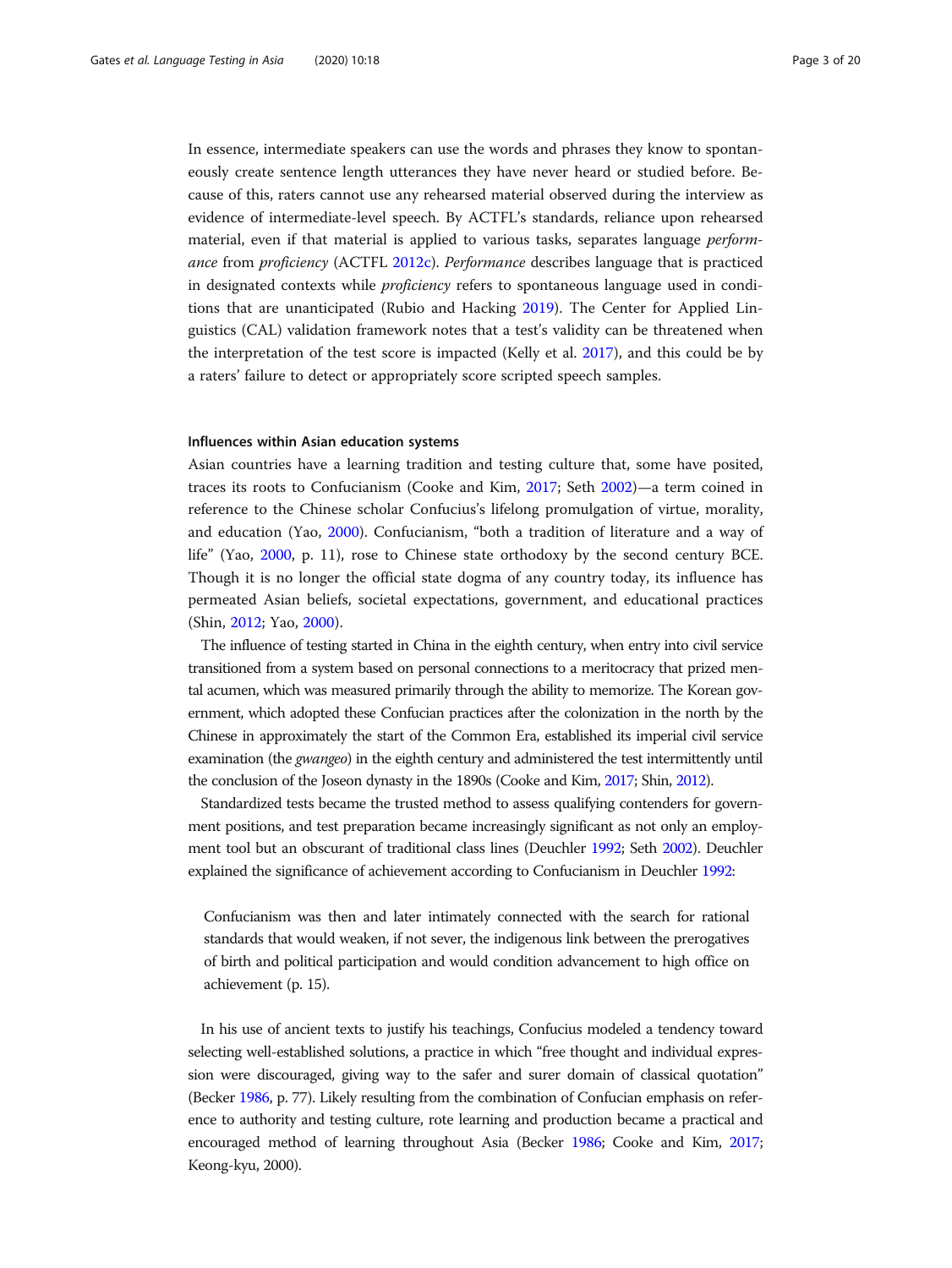#### Increased demand for English proficiency assessment in South Korea

South Korea is a notable example of globalization's impact on the use of English in the international workplace. In the wake of the Asian financial crisis of 1997, Korean companies became more interested in assessing applicants' flexibility and adaptability within a global workplace—particularly their ability to communicate in that international environment (Park [2011\)](#page-19-0). In a series of interviews, Jambor found that 17% of South Korean job interviews were conducted 50–80% in English, while 6% of interviews were carried out entirely in English (Jambor [2011\)](#page-18-0).

However, as Bae Jae-keun, CEO of the e-learning company Credu, explained, "Although many companies conduct English interviews, it is not easy to evaluate a lot of candidates at one time, and interviewers may not give unbiased, objective evaluations" (Whan-yung [2009](#page-19-0)). For several years, South Korean employers used the Test of English for International Communication (TOEIC) as a standard of English proficiency. Compared to the traditional English tests used in years past, the TOEIC (which focuses on business English) was a far more practical option for both companies and their employees, and the number of test takers soared in the following years (Park [2011](#page-19-0)).

Until 2006, the TOEIC featured no speaking or writing sections, and all questions were presented in multiple-choice format. The International Communication Foundation, which administered the TOEIC in South Korea, justified the recycling of past questions for the sake of maintaining anchor questions. The practice was discontinued in 2003, but not before one teacher "was able to tell his students that if the term 'South Korea' is found in a question, the correct answer is 'strategic'" (Jae-gon [2005](#page-18-0)). Messick [\(1982\)](#page-19-0) calls such a problem "test-taking artifice;" in other words, it is among the "stratagems and answerselection tricks resulting in increased test scores that are inaccurately high assessments of ability" (p. 67). By 2005, many corporations had done away with the TOEIC requirement entirely (Jae-gon [2005](#page-18-0)), while others demoted its make-or-break status to simply one more criterion of many within the job application process (Park [2011\)](#page-19-0). The TOEIC may have been a more standardized, objective test of workplace English than past assessments, but there has been a gradual decline in popularity among companies.

#### The OPI and OPIc

The OPI is a global assessment in which speakers are rated holistically, receiving a score according to the ACTFL Proficiency Guidelines. Interviewees participate in a conversation with a trained rater who asks a series of questions and analyzes participant responses to determine their speaking level. The interview is subsequently rated by a second trained evaluator, after which a rating is determined. This proficiency level could be any one of the 10 rated proficiencies designated by ACTFL: low, mid, or high at the novice, intermediate, or advanced levels, or superior. (ACTFL [2012a](#page-18-0)).

Increased demand for the OPI has led to the development of the OPIc. Delivered via computer avatar, the OPIc allows for proctored testing anywhere with internet access. After completing a brief survey of their self-assessed language level and personal interests, interviewees are assigned one of five OPIc test forms. The avatar gives prompts relating to the interviewee's interests, and the interviewee's responses are recorded and double rated (ACTFL [2012b\)](#page-18-0).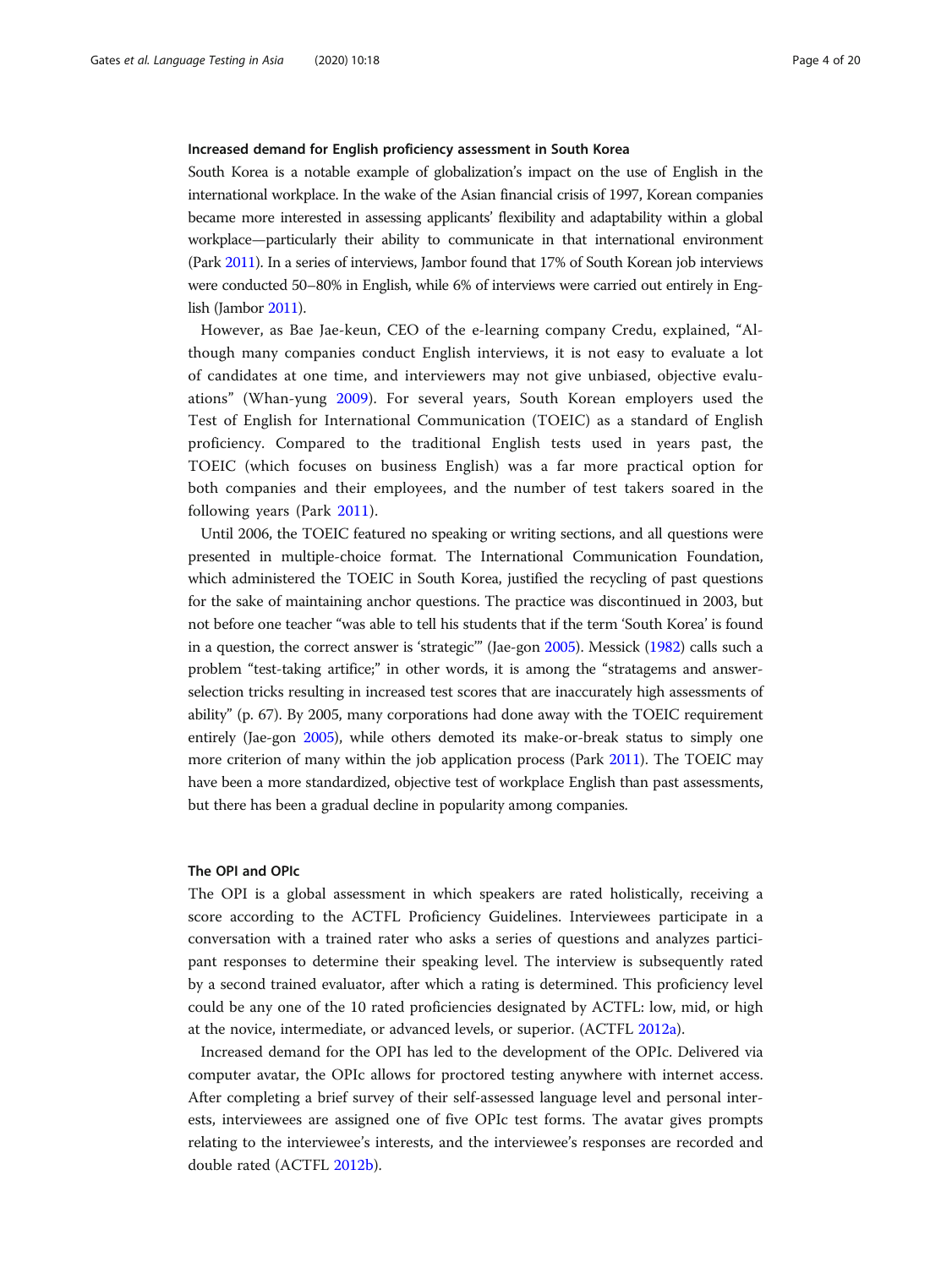The fundamental difference between the OPI and the OPIc is that the first is an interview format while the second does not allow for participants to communicate with raters in real time. Although conducting the interview via avatar increases test practicality and convenience, Thompson et al. ([2016](#page-19-0)) found that the majority of participants preferred the OPI, despite 31.8% of them scoring higher on the OPIc. Several participants cited the OPIc's lack of personal interaction—and, consequently, feedback and ease of conversation—as a primary reason they preferred the OPI.

Since many companies have "switched their preferred mode of assessment to methods that can directly observe the candidate's oral language skills" (Park [2011](#page-19-0), p. 449), oral proficiency tests such as the OPI and the OPIc have begun to eclipse the TOEIC in South Korea. The trend toward the OPIc is evidenced by YouTube OPIc prep videos (Hackers Education Group [2014](#page-18-0); Lee [2013](#page-19-0)), courses designed to help attendees reach their ideal OPIc score and job postings specifically for OPIc teachers (HiEnglish Korea [2015](#page-18-0)).

# Previous studies involving the OPIc and Korean learners of English

In addition to the resources mentioned in the previous section, several articles investigate English test preparation and strategy specifically for Koreans taking the English OPIc. Park and Lee ([2019\)](#page-19-0) conclude that higher-scoring OPIc interviewees speak more quickly and pause for less time. Ko recommends "individual one-way speaking practice about daily life and past experiences" Ko ([2010\)](#page-18-0), concludes that language control and a large amount of speaking content "seems to guarantee [participants'] level-up," and recommends 12 storytelling strategies Ko ([2017\)](#page-18-0). While some findings caution against sacrificing true language development and narrative identity for memorization and test preparation (Kim [2016](#page-18-0)), related research appears to more often recommend than advise against such performance strategies, however unfit they may be in a holistic proficiency assessment.

In a study of Korean OPIc examinees, Shin et al. [2010](#page-19-0) found that only small percentages of participants agreed or strongly agreed that they understood the ACTFL criteria of global tasks and functions, context/content, accuracy, and text type. Twice as many or more of the participants disagreed or strongly disagreed that they understood these crucial proficiency criteria despite nearly half of the participants (43.9%) agreeing that OPIc speech samples are reviewed and evaluated by certified raters. An additional noteworthy finding was the participants' agreement that OPIc examinees should "memorize vocabulary and common phrases before the test" (63.4%), "practice oral presentation and debate" (78.1%), and "practice visual and oral description and story narration" (84.2%). Although 75.6% of participants also agreed that conversation practice with a native speaker is an important practice method, the authors noted the heavy reliance upon the three previous strategies combined with a general lack of understanding the aims of the proficiency interview:

Despite this lack of knowledge, [participants] believed that memorizing language forms is useful even in preparation for speaking tests. The primary goal of OPIc, however, is to assess oral proficiency for authentic language use. Hence there is a major gap between test preparation and the intent of the test itself. (p. 284).

Seo and Chang ([2013](#page-19-0)) conducted a case study to determine the effectiveness of a recurring recording assignment in a month-long OPIc test prep course. Participants, all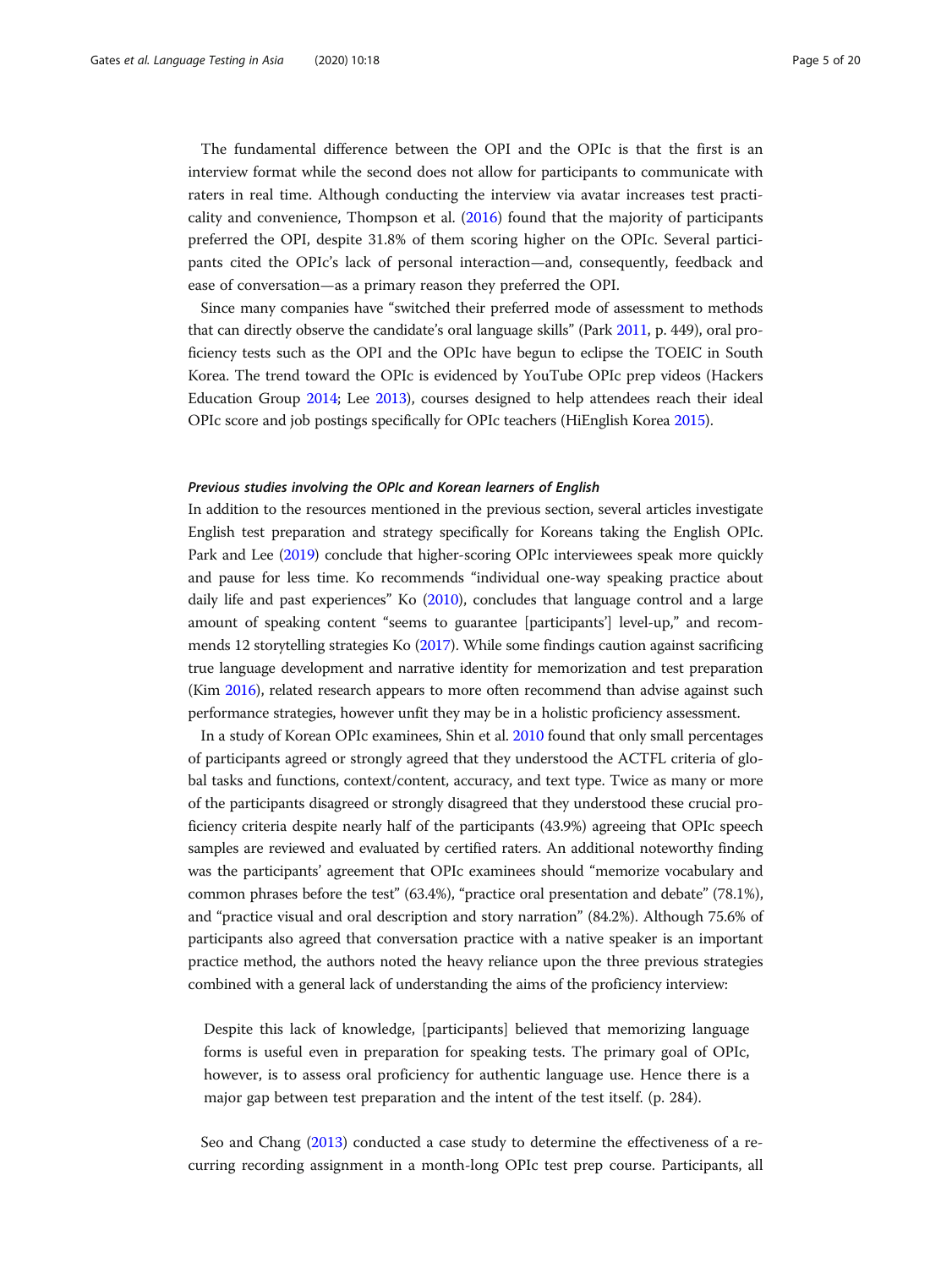employed by major Korean companies, took an OPIc pre-test before beginning the study. During class, they practiced model OPIc responses, useful phrases for the given topic, and direct translation of sentences from Korean to English; they then recorded themselves answering a sample OPIc question after each class period. Post-test OPIc scores increased for only three of the eight participants and for none of those who had not completed the assignment. The authors suggested hinderances of OPIc participants as a topic of future research and recommended voice recording assignments for others preparing for the OPIc. While Xie [\(2013\)](#page-19-0) and Messick [\(1982](#page-19-0)) concede that drilling and other rote memorization practices can yield higher test scores, the assessment is inflated and its validity is compromised. Such an issue only underscores the pertinence of the present study and the need for additional research in rehearsed speech and oral proficiency assessment.

The research of Cox ([2017](#page-18-0)), however, suggests that strategies like those previously suggested may not achieve desired results in a speaking proficiency assessment. In a study funded by Credu (a Samsung affiliate) that aimed to identify the strengths and weaknesses of Intermediate-level English learners based upon linguistic characteristics of particular tasks, Cox analyzed recordings of 300 Korean OPIc examinees, seeking to determine which linguistic features of the intermediate subgroups' (low, mid, and high) sampled responses prevented the examinees from achieving the next highest sublevel. One surprising observation was that OPIc raters noted "rehearsed material or canned/ memorized responses" (Cox [2017](#page-18-0), p. 17) in approximately 20% of the intermediate low (IL) recordings and 12% of the intermediate mid (IM) recordings. These detected occurrences of rote speech were noted qualitatively in raters' comments, but in several cases the presence of rehearsed material resulted in a holistic rating of Does Not Meet Expectations for that segment. This is particularly problematic with the OPIc because while OPI raters can redirect, clarify, and probe in real time, OPIc raters "must listen for telltale signs of rehearsed responses and then exclude that sample as evidence that the examinee can create with the language" (Cox [2017,](#page-18-0) p. 104).

According to the ACTFL proficiency guidelines, a novice-level English speaker "can communicate minimally with formulaic and rote utterance, lists, and phrases" ( [2012a](#page-18-0), p. 4), so memorized material offers evidence of only Novice-level speech. An examinee who has the ability to create with language at the intermediate level but reverts to only memorized scripts is underrepresenting their true language ability; therefore, Cox ([2017](#page-18-0)) identifies rehearsed content as yet another factor which hinders OPIc interviewees from being rated higher.

Previous studies have examined the validity and the reliability of the OPIc (Surface et al. [2008\)](#page-19-0), comparability of human-versus computer-delivered oral interviews (Surface et al. ([2009\)](#page-19-0), strengths, and weaknesses of the OPIc (Isbell and Winke [2019\)](#page-18-0), engagement authenticity in speaking tasks (Lam [2015\)](#page-19-0), and speech authenticity as perceived by raters (Burton [2020](#page-18-0)). Suggestions for further research have included investigation of individual speaker differences and their impacts upon an OPIc score and OPIc rater effectiveness (Surface et al. [2008](#page-19-0)), response analysis for better understanding of what proficiency features are and are not best elicited in the OPIc (Isbell and Winke [2019](#page-18-0)), examination of additional speech assessment samples for features of inauthenticity (Luk [2010\)](#page-19-0), and how certain characteristics of speech are perceived by raters to be rehearsed (Burton [2020](#page-18-0)). OPIc raters, who may be unsure of how to proceed objectively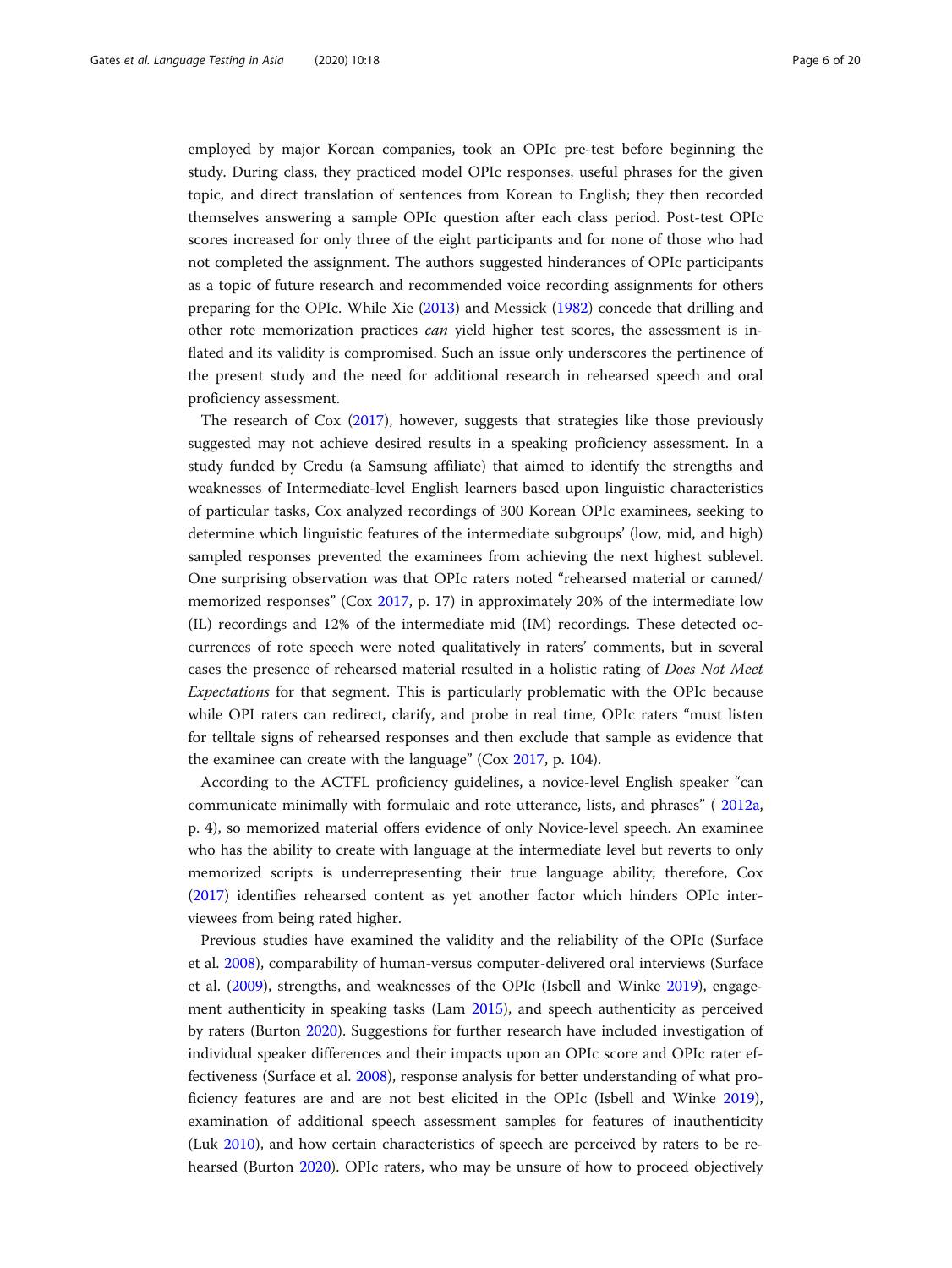when presented with what sounds like rehearsed material, stand to benefit from these calls for research, particularly the latter three, in a closer examination of rehearsed speech characteristics. While scoring segments, raters in the Cox [\(2017](#page-18-0)) study in most cases did not specify why they thought the material had been memorized. The research questions of this study thus revolve around how these raters decided the responses had been rehearsed beforehand; in other words, identifying the characteristics which distinguish the segments marked as memorized from those which were not.

Speed, measured by articulation rate, and breakdown, measured by the number of silent pauses and the mean length of utterances, were selected as the variables of interest for the temporal fluency measures because previous research indicated that these accounted for much of the variance in speaking test scores (Ginther et al. [2010\)](#page-18-0). To measure rate of speech, articulation rate was selected because it is "a pure measure of speed" (De Jong [2016](#page-18-0), p. 212). Articulation is defined as the total number of syllables divided by phonation time. The number of silent pauses and the mean length of utterances (MLU) were selected as measures of speaker breakdown. These measures are correlated, being the inverse of one another, and were chosen as indicators of breakdown within speech because as a speaker's sentences become shorter and more halted, the MLU also decreases. A lower MLU and higher number of silent pauses can indicate speech that is less proficient due to its lack of connectivity.

By identifying recurring patterns of linguistic characteristics within these rehearsed segments, this study aimed to determine key differences between memorized and spontaneous speech on the OPIc, potentially authenticating observations based solely on rater impressions and not technical evidence. The research questions of this study are as follows:

- 1. What quantitative differences can be found in temporal fluency measures between the rehearsed and spontaneous samples?
- 2. What qualitative observations can be made from the transcripts of the audio recordings?

### Methods

#### Instrument

This research used extant ACTFL OPIc test data from which a subset of different task types was sampled. The test as a whole has up to 17 tasks depending on the test form. For the IL interviewees, analyses were conducted on six speech task types: talk about thing or place (for which there were two tasks), talk about activity or routine, ask questions, an intermediate role play, and past description. The analyses for the IM interviewee included seven task types: the five task types given in the IL form and additionally *past narration* and *advanced role play*. This analysis focused on a six- to seven-task subset which had been selected in the previous study by Cox ([2017,](#page-18-0) see Table [1\)](#page-7-0).

#### Participants

In the study conducted in 2017 by Cox, the researcher conducted a stratified random sampling from a bank of English OPIc assessments. In order to control for L1 variance, the only exams sampled were those of native Korean speakers. These participants all worked for Samsung and had taken the English OPIc as required. To qualify for selection,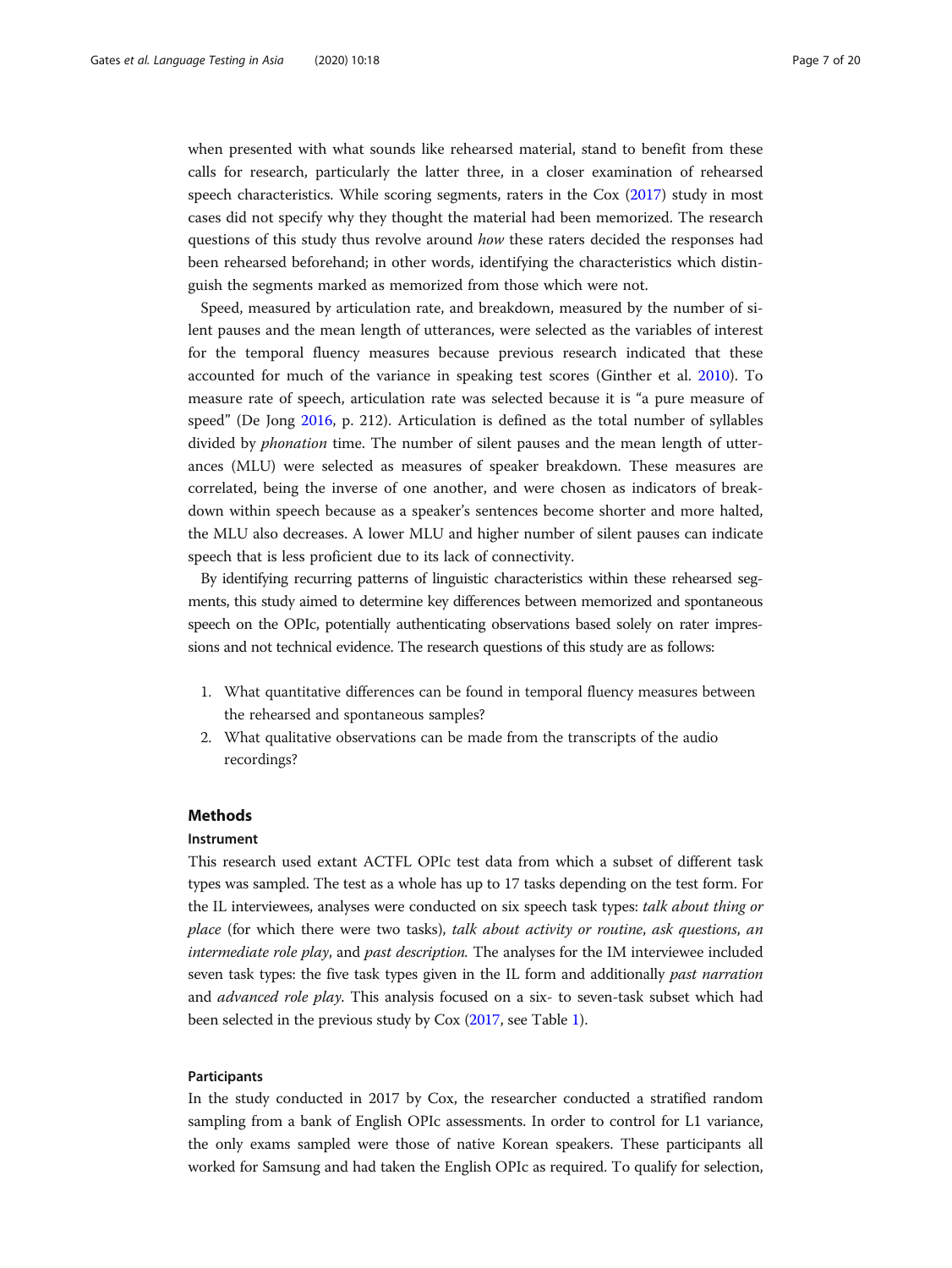| Task type description             | Intermediate low (IL) | Intermediate mid |  |
|-----------------------------------|-----------------------|------------------|--|
|                                   |                       | (IM)             |  |
| Talk about thing or place         |                       |                  |  |
| Talk about an activity or routine |                       |                  |  |
| Ask questions                     |                       |                  |  |
| Intermediate role play            |                       |                  |  |
| Past description                  |                       |                  |  |
| Past narration                    | 0                     |                  |  |
| Advanced role play                | $^{()}$               |                  |  |

<span id="page-7-0"></span>**Table 1** Descriptions of task type analyzed by intermediate sublevel

each interview had to have been scored in perfect agreement by two or more raters. This selection process yielded 300 interviews, which were analyzed by nine trained raters who identified memorization as a hindrance to sublevel advancement (Cox [2017\)](#page-18-0).

#### Instrument

To examine the quantitative temporal fluency differences, the syllable nuclei Praat script of De Jong and Wempe [\(2009\)](#page-18-0) was used to find the MLU, number of silent pauses (SP), and articulation rate (AR) for each segment (rehearsed and spontaneous) in all flagged interviews (see example, Table 2). As mentioned earlier, it was determined that the speed measure of each sample would be determined by articulation rate, while speaker breakdown would be gauged through MLU and number of silent pauses. To determine what qualitative differences were present between the rehearsed and spontaneous tasks, all 247 segments were transcribed and analyzed. The qualitative analysis of the segments was conducted using a grounded theory approach, the rationale for which will appear later in this section.

#### Procedure

The rater comments for each participant were then analyzed and sorted. "Canned/memorized responses" and "rehearsed material" (p. 100) were rater terms quoted in the Cox ([2017\)](#page-18-0) study. A closer look at comments revealed that raters often used the abbreviation of "RM". Participants who at any point were flagged for rehearsed material were found by filtering rater comments with the words rehearsed, memorized, canned, practice, or RM. For the purposes of this study, any segments not flagged for memorization were operationalized as *spontaneous*. Thirty-nine participants IL ( $n = 24$ ) and IM ( $n = 15$ ) had been flagged by the original raters in any one of the six or seven OPIc tasks for memorization,

Table 2 Praat data sample of IL interviewee

| Task type                      | Task level   | Status      | MI U | SP   | AR.  |
|--------------------------------|--------------|-------------|------|------|------|
| Talk about thing or place      | Intermediate | Spontaneous | 3.03 | 0.47 | 3.47 |
| Talk about activity or routine | Intermediate | Spontaneous | 3.32 | 0.44 | 3.68 |
| Intermediate roleplay          | Intermediate | Spontaneous | 2.96 | 0.53 | 3.66 |
| Talk about thing or place      | Intermediate | Spontaneous | 3.05 | 0.59 | 3.60 |
| Ask questions                  | Intermediate | Spontaneous | 3.60 | 0.43 | 3.84 |
| Past description               | Advanced     | Rehearsed   | 2.97 | 0.54 | 3.97 |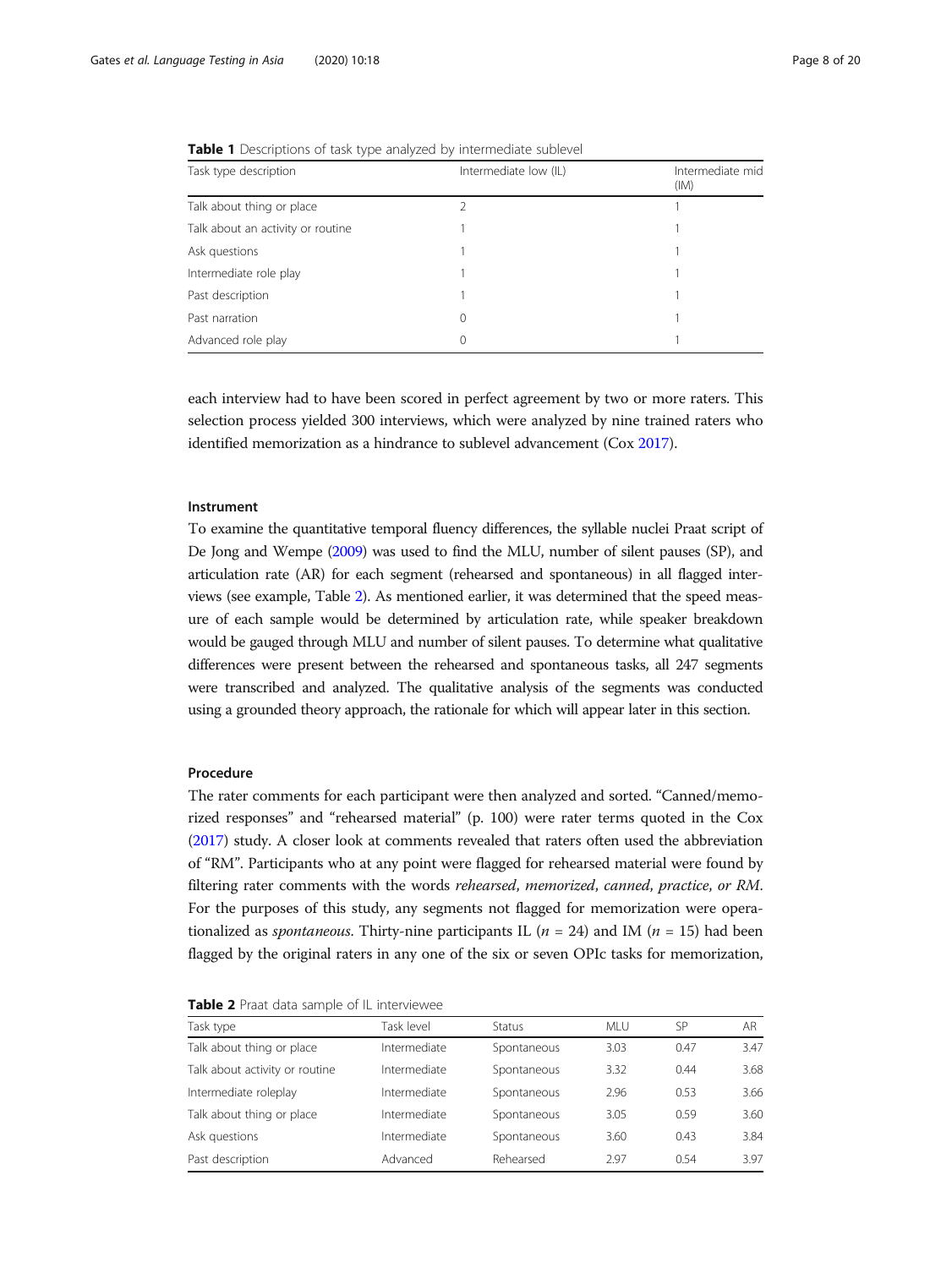yielding 69 rehearsed and 178 spontaneous segments (Fig. 1). Each interview contained an average of 1.77 rehearsed tasks and 4.56 spontaneous tasks.

### Research question 1: differences in temporal fluency features

After compiling data for all three fluency measures, the overall average MLU, SP, and AR were noted for each of the 39 interviewees. One of the interviews had existing background noise that prevented the detection of MLU and number of silent pauses but not articulation rate, resulting in an  $n$  of 38 for MLU and number of silent pauses and an  $n$  of 39 for articulation rate. The overall averages for the entire sample in both spontaneous and rehearsed segments were then calculated.

#### Research question 2: qualitative differences between rehearsed and spontaneous speech

The segments were transcribed and analyzed for differences between the rehearsed and spontaneous segments of individual interviews as well as for patterns occurring in the rehearsed segments throughout all participants' interviews.

A grounded theory approach, rather than a typical discourse analysis, was used to conduct the qualitative analysis of the segments because "in grounded theory, which is

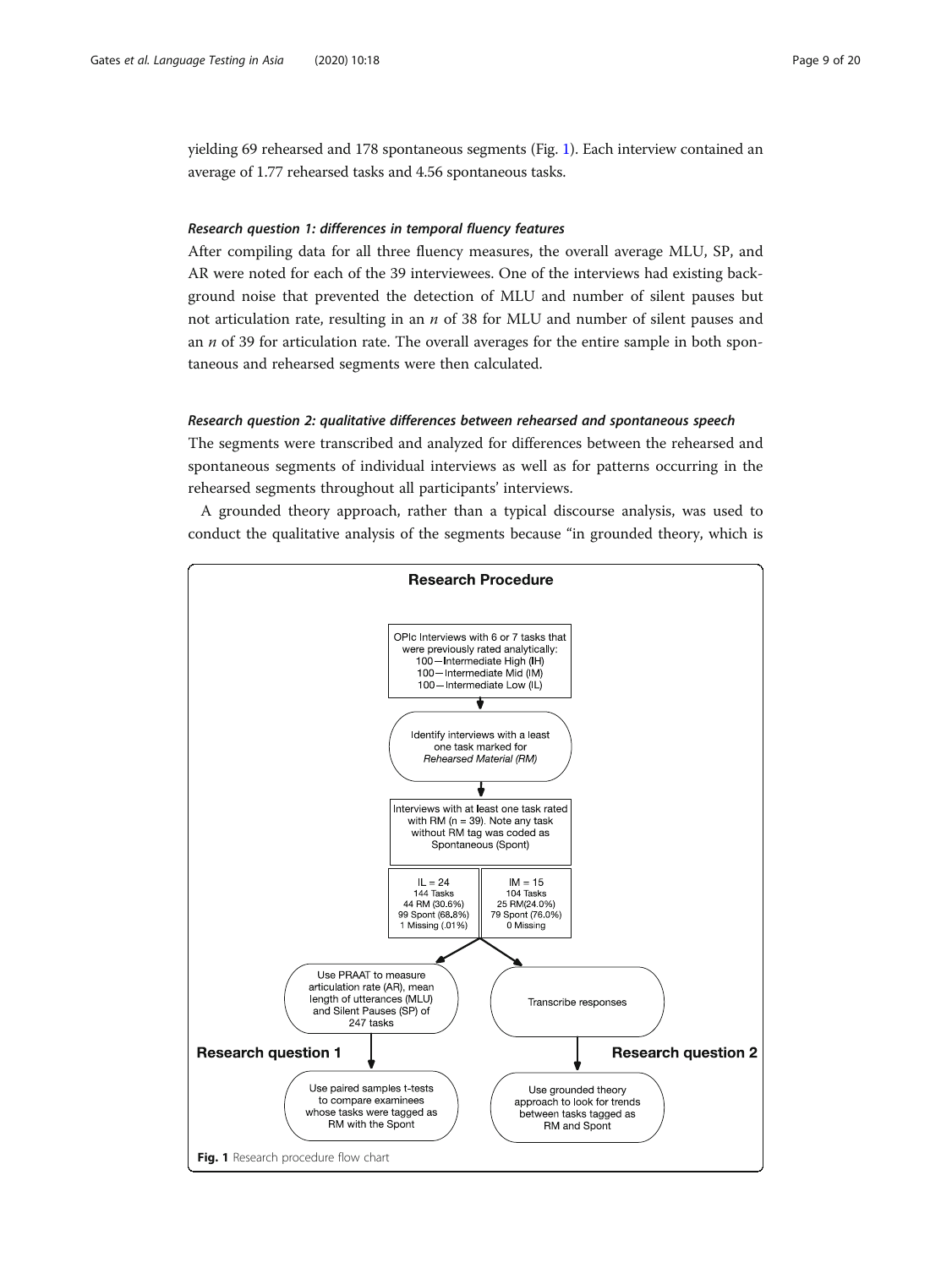sometimes described as breaking down and then putting together the data, analysis seems often to consist of progressively more abstract categorization vs. analysis in the sense used in discourse analysis" (Wood and Kroger [2000](#page-19-0), p. 29). In other words, grounded theory is not the use of data to support or reject a preformed hypothesis but rather the development of a theory *from* that collected qualitative data (Glaser and Strauss [1967\)](#page-18-0).

Throughout the transcription process, one of the researchers made brief notes of any repeating patterns. Once all segments were transcribed, the researcher again reviewed the segments and rater comments, noting particular words or phrases (e.g., unusually highlevel vocabulary or text type or patterns that recurred in other interviews). To ensure the dependability of the first researcher's conclusions, a separate spreadsheet listing all of the prompts, transcribed responses, and rater comments for all 39 flagged interviews was given to a second reader, who was instructed to read each item and note any patterns distinguishing the spontaneous samples from the rehearsed samples. This reader was a graduate research assistant who was familiar with the ACTFL proficiency guidelines. After completing an independent analysis, the two readers met to discuss their findings.

# Results

#### Research question 1: differences in temporal fluency features

To determine whether there was a significant difference between the MLU, SP, and AR of spontaneous versus rehearsed segments, a paired samples  $t$  test was utilized to compare the sample means. There was no significant difference between the spontaneous and rehearsed segments in terms of MLU (Table 3, Fig. [2](#page-10-0)) or SP (Table 3, Fig. [3](#page-10-0)). There was, however, a significant difference between spontaneous and rehearsed segments in terms of articulation rate (Table 3, Fig. [4\)](#page-11-0). This is not surprising, as sentences which have been practiced prior to an interview would be expected to have a faster delivery.

According to the quantitative statistical analyses, articulation rate was the only fluency measure that was significantly different between the rehearsed and spontaneous segments. This was somewhat expected because material that has been practiced would probably come more naturally to the speaker. The breakdown measures might not be significant because, even with memorization, there may still be pausing and hesitation involved in recitation. However, because only one temporal fluency feature yielded significant results, the quantitative analysis has not proven to be a strong demonstrator of speech type differences.

#### Research question 2: qualitative differences between rehearsed and spontaneous speech

The two qualitative researchers found two trends: within- and between-speaker. The within-speaker trend refers to a single speaker who had tasks that were tagged rehearsed and spontaneous. These were compared and aggregated to the whole group. Researchers noticed two within-speaker trends: off-topic responses and recurring material. The

|            | Spontaneous |      |            | Rehearsed |           |            |     |                 |    |      |           |
|------------|-------------|------|------------|-----------|-----------|------------|-----|-----------------|----|------|-----------|
|            | M           | SD   | 95% CL     | M         | <b>SD</b> |            |     | 95% Cl $n$ t df |    | D    | Cohen's d |
| <b>MLU</b> | 6.41        | 5.92 | ± 1.88     | 5.13      | 2.29      | $\pm$ 0.73 | 38  | 1.29            | 37 | 0.20 | 0.21      |
| <b>SP</b>  | .37         | .09  | $\pm$ 0.03 | .39       | .14       | ± 0.04     | 38  | $-0.75$         | 37 | 0.45 | 0.12      |
| AR         | 3.28        | .55  | $+0.17$    | 3.40      | .54       | $\pm$ 0.17 | -39 | $-2.74$         | 38 | 0.01 | 0.44      |

Table 3 Statistics for spontaneous and rehearsed segments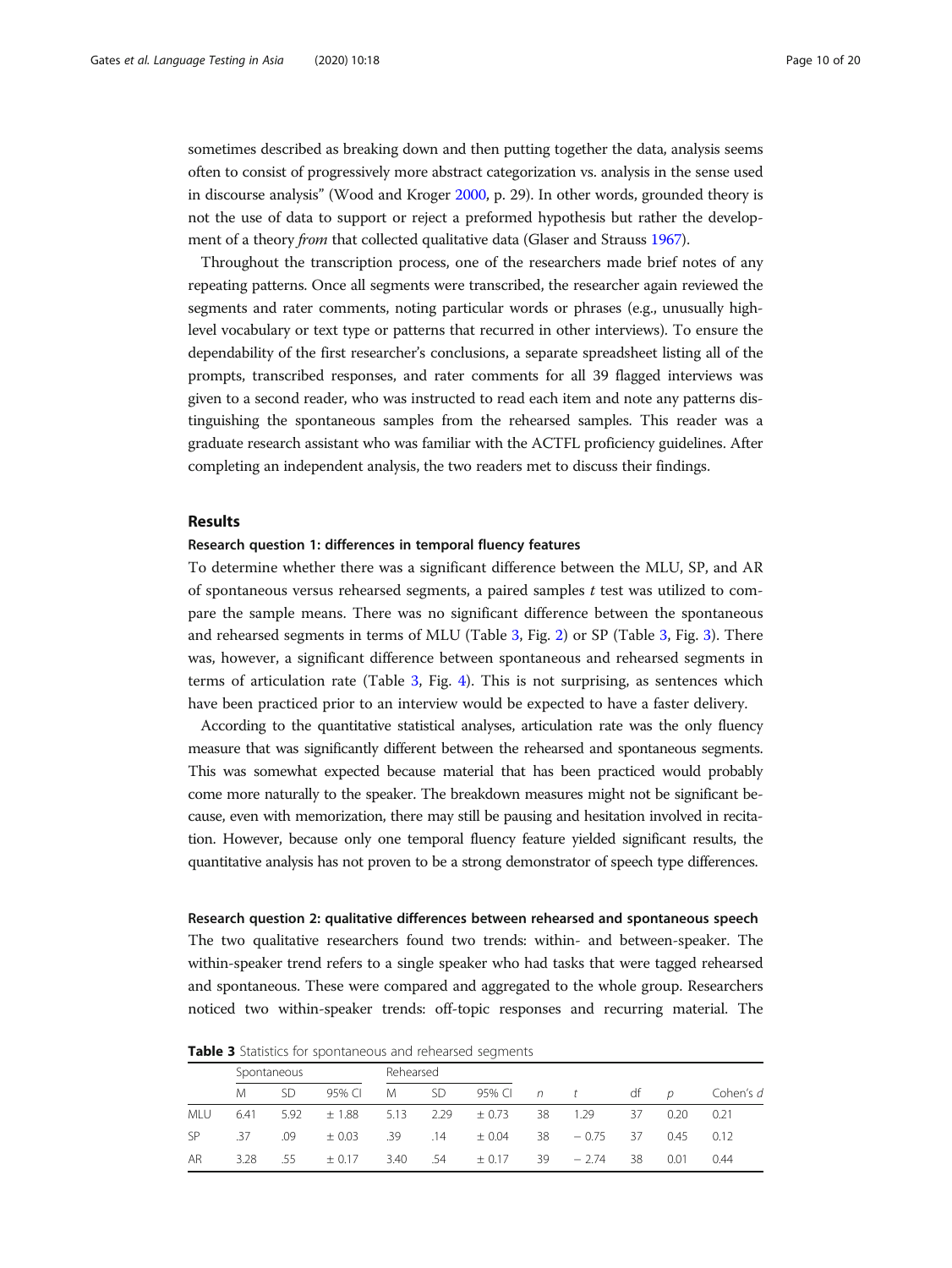<span id="page-10-0"></span>

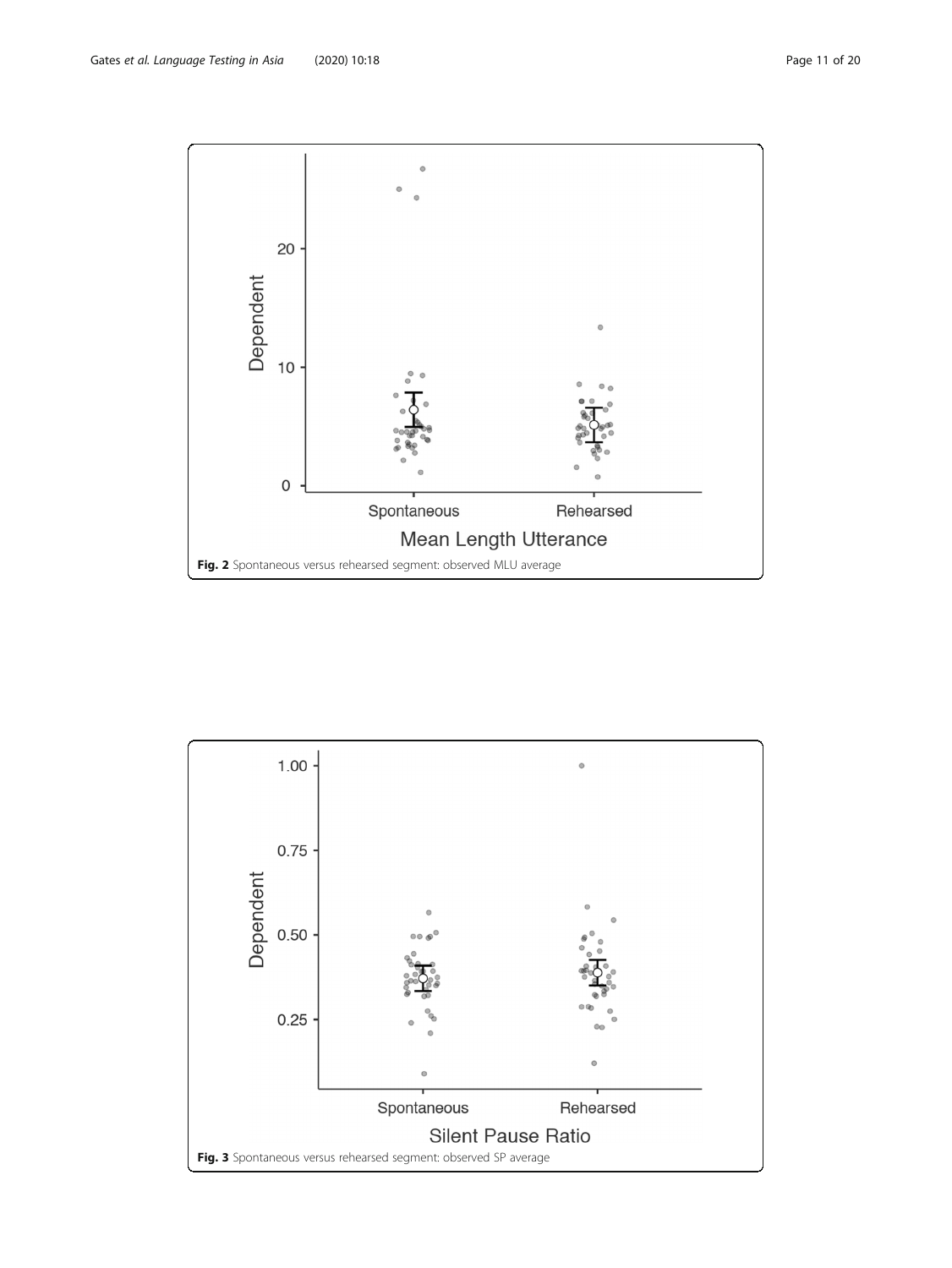<span id="page-11-0"></span>

between-speaker trends refer to how examinee responses to the same task types, due to the recurring phrases and repeating organizational patterns, may have been based on response "templates."

#### Within-speaker: off-topic responses

To analyze off-topic responses, researchers identified features as to why certain segments were marked as memorized. Some of these clues could be identified from within the single prompt response. One clue is a response that has little to do with the question asked; in other words, off-topic—a tag assigned by many raters. The off-topic responses to tasks 5 and 6 in Table 4 could be due to the speaker's misunderstanding of the prompt: confusion of walk for work (this was noted in the rater comments). However, while task 14 asks about a healthy friend, the interviewee speaks only about the gym he attends—a vaguely related subject, but clearly off-task.

It is worth noting that the accepted rhetorical strategy of one culture does not always easily transfer to another. Scholars have observed that although the communication style of Anglo-American educational traditions tends to be direct or linear (Eggington [2015](#page-18-0); Wierzbicka [2006\)](#page-19-0), Korean sociocultural norms call for rhetoric that is more relative to context (Eggington [2015](#page-18-0); Goddard and Wierzbicka [2007\)](#page-18-0). While native English

| Prompt topic     | Response                                                   |
|------------------|------------------------------------------------------------|
| Walking location | I will talk about- I will talk about some household chores |
| Walking routine  | I will talk- I will- I will talk about my work             |
| A healthy friend | I will talk about gym I go to                              |
|                  |                                                            |

Table 4 Rehearsed tasks of interviewee 2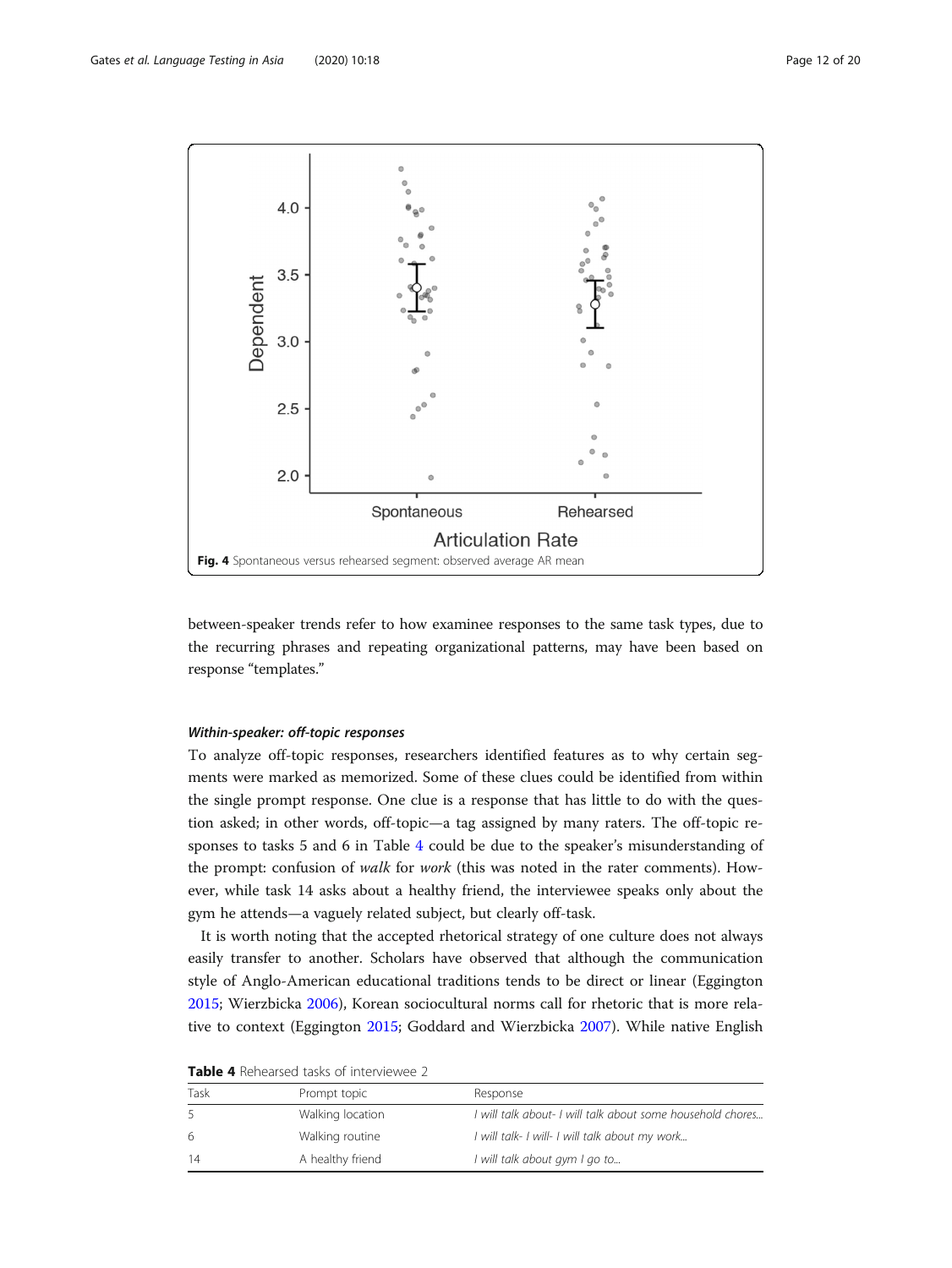writers favor direct, predictable rhetorical patterns in communication, Korean cultural scripts typically reject this assertive approach out of concern for imposing upon the reader's own interpretation of and assumptions from the text. Consequently, much of the Korean discourse which an American reader or listener may perceive as disorganized or circumlocutory is culturally valid and does indeed have a rhetorically based focus located deeper within the text (Eggington [2015](#page-18-0)). However, given that OPIc participants have a limited response time, and considering the degree of tangentiality in the examples, we feel that Korean rhetorical style does not have a significant influence upon the data at hand.

The final rehearsed task of interviewee 2 is markedly more off-topic and disorganized than the previous examples (Table 5). The speaker refers only twice to an element of the given prompt: childhood. Throughout the response, interviewee 2 attempts to steer the topic toward the neighborhood, the local park, and descriptions of these locations.

Other responses are similarly off-topic. Interviewee 3 connects the response to the given prompt in what seems like an afterthought ("because of what had in [unintelligible] Beach"), and otherwise describes only a music festival and her reasons for attending it (Table [6\)](#page-13-0). It is suspected that the speaker prepared an experience to insert at some point in the interview.

Responses of interviewee 4 to tasks 5 and 14 are also off-task (Table [7\)](#page-13-0). In task 5, numerous details are given about a trip (e.g., location, activities, and safety precautions) but interviewee 4 makes no mention of the people with whom the vacation is spent, as the question specifically asks.

Similarly, when asked to describe household responsibilities in task 14, the speaker gives a detailed description of a house but none on the members or their duties. Still, the task 5 and 14 responses are within the general topics of vacations and the home, respectively; the task 11 response, however, is completely off-topic. The speaker talks about a broken car that has resulted in missing a meeting (nothing to do with an ereader as the prompt mentions). It seems that the speaker recognizes the prompt for roleplay, but was unable to deliver one that fit the scenario provided.

#### Within-speaker: recurring material

In addition to segments flagged by raters for rehearsed material manifest in off-topic responses, a second pattern was recurring (often verbatim) phrases and descriptions. These were noted in several rater comments: "This is a canned response we hear over and over," "Have heard this material before," "After hearing RM [rehearsed material] in response to other prompts, you realize this is also totally memorized." Remarks about repeating content formed 6% of rater comments overall.

The search for recurring patterns was widened to include segments marked as spontaneous to determine if the pattern continued. Interviewee 5 repeats most of the same response on two difference prompts by recombining memorized chunks of material.

Table 5 Interviewee 2 excerpted transcript

| Prompt topic                    | Response                                                                                                                                                                                                                                                                                                                                                                                                                                                                                                                                        |
|---------------------------------|-------------------------------------------------------------------------------------------------------------------------------------------------------------------------------------------------------------------------------------------------------------------------------------------------------------------------------------------------------------------------------------------------------------------------------------------------------------------------------------------------------------------------------------------------|
| Childhood Home<br>and Furniture | I will talk about on- I will talk about on- I will talk about on in my childhood. Uh, I- I- I<br>living in funintelligible] Dong, in Seoul. Mm, it is- it is recreational area. Uh, I think my<br>neighborhood in around very beautiful, because there are many trees. It is- no- sorry,<br>sorry, I didn't- didn't [unintelligible] talk. I will talk about- I'll talk about event- I'll talk<br>aboutneighborhood events. I'll talk about- I'll talk about on my childhood event. I go<br>to park in my neighborhood for running and walking. |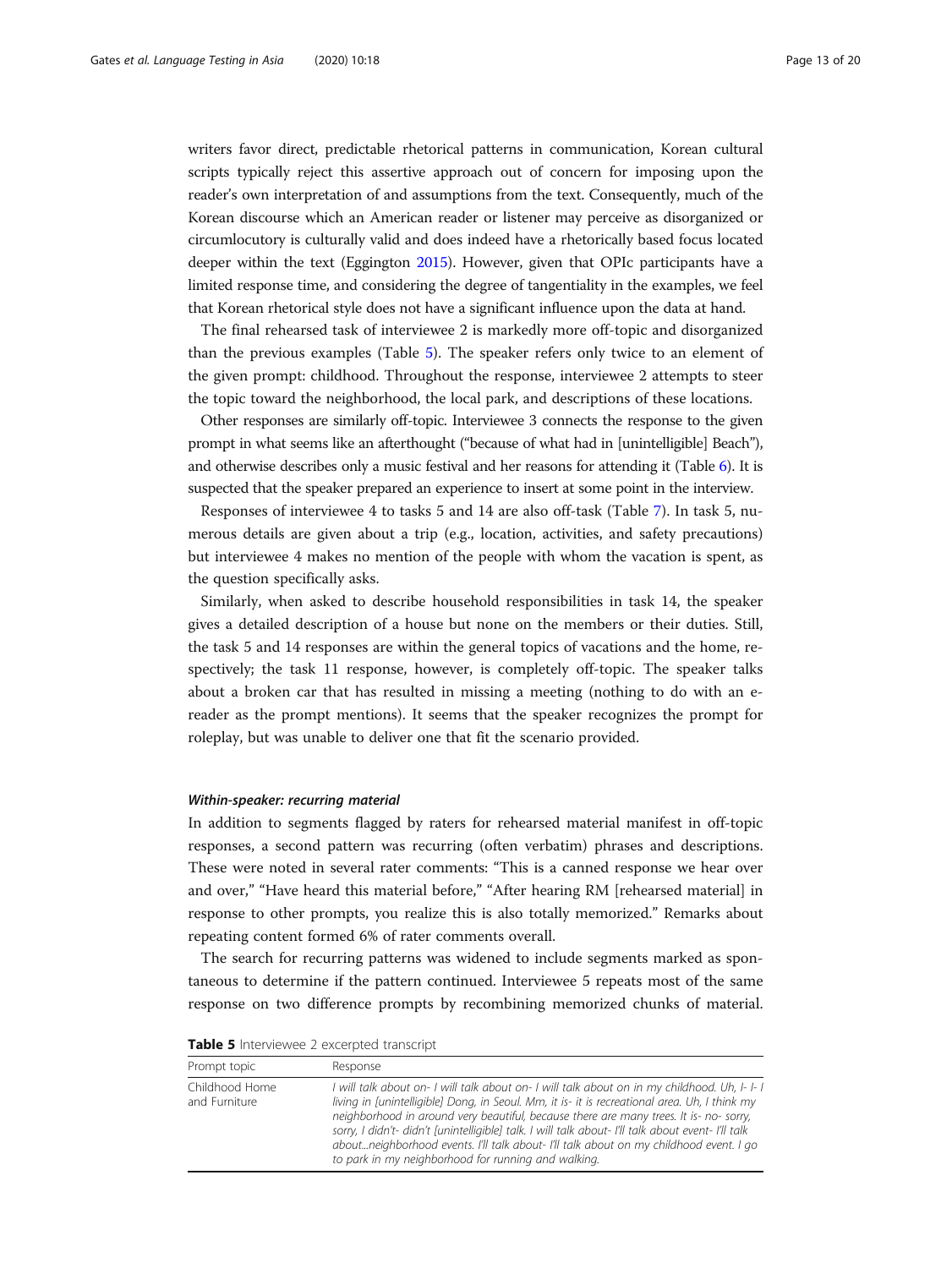<span id="page-13-0"></span>

|  |  | <b>Table 6</b> Interviewee 3 excerpted transcript |  |  |  |
|--|--|---------------------------------------------------|--|--|--|
|--|--|---------------------------------------------------|--|--|--|

| Prompt topic                       | Response                                                                                                                                                                                                                                                                                                                                                                                                                 |
|------------------------------------|--------------------------------------------------------------------------------------------------------------------------------------------------------------------------------------------------------------------------------------------------------------------------------------------------------------------------------------------------------------------------------------------------------------------------|
| Typical Beach<br><b>Activities</b> | Um, one of my favorite events was- uh, one of my favorite events in [unintelligible] was the<br>music festival in last year. I like music so much, so I like-I like go to the mu- um, concert. Um,<br>uh, because of what had in [unintelligible] Beach. Anyway, I heard that- um, uh, that there will<br>be a many famous celebrities, like Jason Mraz. So I was so excited. I really want- uh, want to<br>go there. I- |

Responses are off- and on-topic for tasks 6 and 14, respectively, but are strikingly similar in several ways Table [8\)](#page-14-0). Not only are many phrases repeated word-for-word, but the speaker's organization within both tasks, with the exception of some deviations in task 14, is virtually identical.

#### Between-speakers: recurring phrases

In other cases, patterns emerge across multiple interviews. An example of this is seen in task 14, an intermediate description prompt. Three interviewees were asked to describe three unique locations. Despite each prompt asking for three distinct places, the descriptions shared several characteristics (Table [9\)](#page-14-0). It is worth noting that of these three very similar segments, only one was flagged as rehearsed.

#### Between-speakers: reuse of speaking templates

In addition to phrases, similar patterns of organization emerged across interviewees. Table [10](#page-15-0) features the transcripts of three different interviewees, each of whom was asked to describe a memorable vacation. All three participants use not only similar sentence structure ("which is located," "it was for summer vacation," "on the first day," etc.) but the same sentence order: the name of destination, its location, summer vacation, and 3 days of activities.

One of the most striking patterns of memorization noted during transcription was the repeating story of encountering a long-lost friend. Table [11](#page-15-0) shows three stories that are nearly identical in organization and content. All three of these responses were to task 10, which asks the speaker to describe an unexpected event that occurred while traveling.

#### Discussion

As mentioned earlier, statistical analyses showed that only the mean articulation rate differed significantly between the rehearsed and spontaneous segments. The qualitative analysis, in contrast, revealed far more about the nature of these rehearsed segments.

|    | Task Prompt topic                           | Response                                                                                                                                                                                                                                                                              |
|----|---------------------------------------------|---------------------------------------------------------------------------------------------------------------------------------------------------------------------------------------------------------------------------------------------------------------------------------------|
|    | Vacation companions                         | I like to drive through, uh, lakeside area called Changpyeong for my vacation<br>. . Um, when I- when- I carry very little cash when I travel. It makes me feel<br>much safer.                                                                                                        |
|    | Role-play purchase of<br>technological item | Hello, I need to talk to you about something. The problem is that- the problem<br>is that I can't attendant the meeting today because my car is broken. Um, I'm<br>really sorry, but can you please reschedule the meeting?                                                           |
| 14 | Household responsibilities                  | Um, sorry, I lived third floor on apartment building in [unintelligible]. There are<br>four room, two bathroom, and a living room. It's different size for my family<br>. In my free time, I watch TV or relax- relax in the living room. In my, uh, my-<br>my- my room is study room |

|  |  | Table 7 Rehearsed tasks of interviewee 4 |  |
|--|--|------------------------------------------|--|
|--|--|------------------------------------------|--|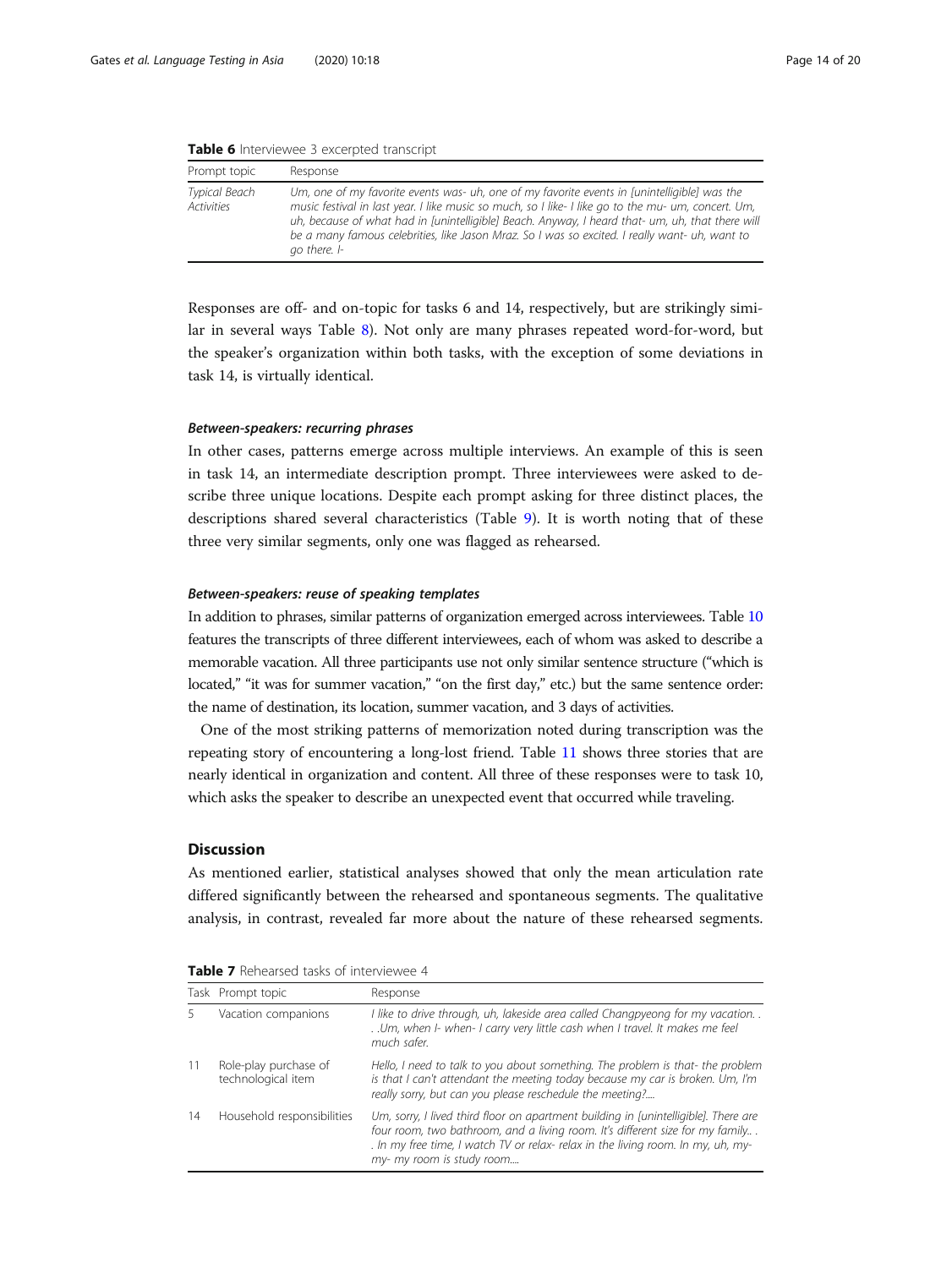| Prompt<br>topic     | Formulaic response                                                                                                                                                                                                              | Unique response                                                                                                                                                          | <b>Status</b> |
|---------------------|---------------------------------------------------------------------------------------------------------------------------------------------------------------------------------------------------------------------------------|--------------------------------------------------------------------------------------------------------------------------------------------------------------------------|---------------|
| Work<br>training    | Speaking my favorite sport, my favorite sport is<br>with my family every Sunday. I usually<br>in the park near my house because the park is<br>very large and beautiful. Especially there is a<br>very good<br>I recently.      | basketball. I like to play basketball<br>play basketball<br>basket- basketball court in the park.<br>$plaved.$                                                           | R             |
| Jogging<br>location | Speaking of my favorite sport, my favorite sport<br>İς<br>with my family every Sunday. I usually<br>in the park near my house because the park is<br>very large and beautiful. Especially there is a<br>very good<br>I recently | joggingI like to go jogging<br>go jogging<br>walkway in the park. So, I go there by bus.<br>When I go there, I usually bring something to<br>drink. When<br>went jogging |               |

<span id="page-14-0"></span>Table 8 Recurring patterns within tasks 6 and 14 of interviewee 5

Of the rehearsed segments that had been marked as rehearsed for off-topic material, several contained a polished enough response that they were assumed to have been prepared before the interview. Spence-Brown [\(2001\)](#page-19-0) encountered a similar challenge while researching authenticity in course-based assessment when a particular student "indicated that he did not understand the preceding utterance, but drew on a rehearsed response that suggested that he did" (p. 470). The author cautions that such communication, however linguistically competent it may seem, is not authentic and thus lacks validity. That being said, it is difficult to know whether the response is off-topic because the speaker has intentionally made it so or because the prompt was misunderstood—a question that calls for further investigation

Several raters also justified their conclusions by noting that the speaker used a higher text type than expected. Text type is defined by ACTFL ( [2012c\)](#page-18-0) as "that which the learner is able to understand and produce in order to perform the functions of the level" (p. 8) and includes words, questions, connectivity of sentences, and paragraphlength discourse. Text type that does not match what a speaker has produced in the remainder of an interview is a potential indicator of rehearsed material.

However, reaching agreement upon which segments demonstrated notably higher or lower text type than other segments within the interview is a challengingly subjective process. The most specific rater comments as to why a segment was marked as memorized involved the observation of recurring material; that is, the most striking evidence of memorization lay in recurring storylines given for the same task number or prompt across interviews (for example, encountering an old friend). Among the Korean-

|  |  |  | <b>Table 9</b> Recurring themes in task 14 responses of interviewees 7, 8, and 9 |
|--|--|--|----------------------------------------------------------------------------------|
|--|--|--|----------------------------------------------------------------------------------|

| Prompt                                         | Response                                                                                                                                                                                                                                                                 |
|------------------------------------------------|--------------------------------------------------------------------------------------------------------------------------------------------------------------------------------------------------------------------------------------------------------------------------|
| Describe where you go<br>jogging.              | In the park, there are $many$ trees. In the middle of park, uh, there's a-<br>uh, uh, there's a- uh, uh, large [unintelligible]. Uh, from the [unintelligible]<br>middle, there is a big runni-running $\texttt{track} \dots$                                            |
| Describe the baseball field<br>where you play. | $Um$ , it is surrounded with $many$ flowers and trees. Um, in the middle,<br>uh, there is a $\mathtt{label}$ ; around the lake, uh, walking- a walking track and a jogging<br>track Uh, on the right, I can see, uh, soccer field On the left,<br>many flowers and trees |
| Describe your language<br>school               | It is located in- um, uh, middle part of language campus <b>In the middle</b> , I<br>can see the <b>lake</b> On the right, I can see the cafeterias and cafes,<br>trees, and flowers. Uh, on the left, they are dormitory buildings                                      |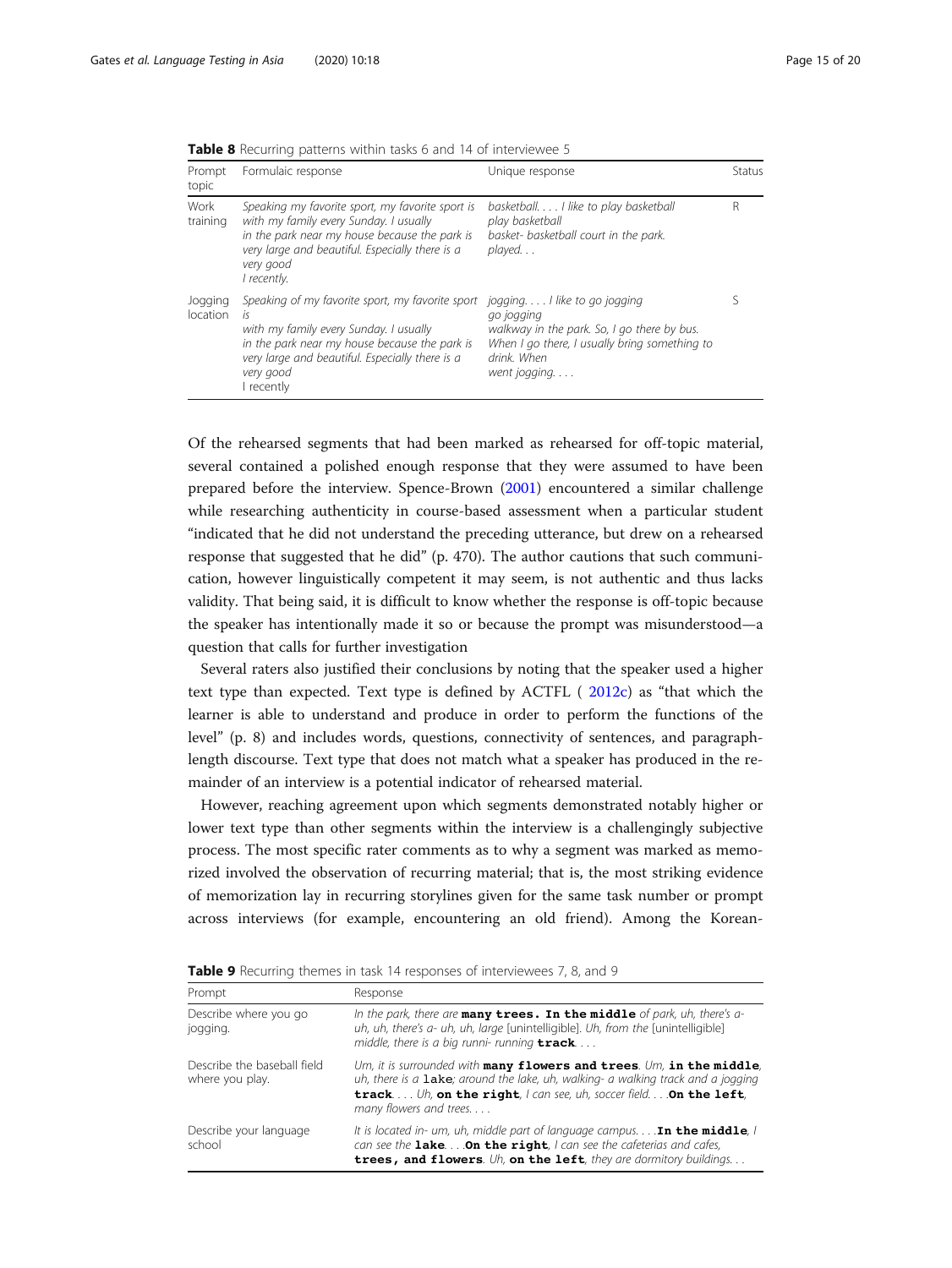<span id="page-15-0"></span>

|  |  |  |  |  |  |  | <b>Table 10</b> Recurring themes in the intermediate description tasks 9 and 5 across interviews |  |  |  |  |  |  |
|--|--|--|--|--|--|--|--------------------------------------------------------------------------------------------------|--|--|--|--|--|--|
|--|--|--|--|--|--|--|--------------------------------------------------------------------------------------------------|--|--|--|--|--|--|

|              | Task Response                                                                                                                                                                                                                                                                                                                                                                                                                                                                                                                                                         |
|--------------|-----------------------------------------------------------------------------------------------------------------------------------------------------------------------------------------------------------------------------------------------------------------------------------------------------------------------------------------------------------------------------------------------------------------------------------------------------------------------------------------------------------------------------------------------------------------------|
| $\mathsf{Q}$ | I took a trip to Jeju Island, which is located in south of KoreaI went there by air, it was my<br>summer vaca-summer vacation. When I stayed there a week, I-I had-I had, um,<br>many thing. On a first day, $I - I$ climb up the-I climbed up the Halla Mountain, it took about<br>five hours On the sec- on the second of trip, I-I had to swimming. Uh, I wa- we- we were<br>swimming, sunbathing, and sn-snorkeling and beach volleyball. And we ha-we<br>had barbeque party at night. On the last day, we tried- we tried their local food, such as<br>raw fish- |
| 9            | Last year I took a trip to Manila which is located in the Philippine. Uh, it is for my summer<br>vacation. I stayed there for one week. I enjoyed many things. On the first<br>day, we visited famous place such as national museum. On the second day, we enjoy many<br>summer sports, uh, and sunbathing. We had a barbeque party at night. We drank all<br>night. On the last day, we went shopping and bought some souvenir. We try the local food. $\ldots$ .                                                                                                    |
| 5            | Mm, um, last year I got a trip to Jeju Island, which is located in south of Korea. Uh, it was for<br>summer vacation. Mm, so, I go there with my friends. Uh We flew there by Korean Air, it took one hour.<br>We stayed, uh, for a week and enjoyed many things. Uh, first, we climb the, uh, Halla<br>Mountain, Uh                                                                                                                                                                                                                                                  |

produced OPIc prep videos investigated for this study (Hackers Education Group [2014](#page-18-0); Lee [2013\)](#page-19-0), several of the most-viewed videos presented templates very similar to those heard in these interviews.

The videos included an overwhelming number of scenarios, specific vocabulary, expressions, and pronunciation tips (Lee [2013\)](#page-19-0). Although one online commenter recommended that test takers should be careful to not mirror the examples too closely, and that it was wise to insert one's own experiences, examples, and ideas (Hackers Education Group [2014](#page-18-0)), these video resources would likely be more effective if they provided OPIc participants with an idea of what speech forms to expect but then encouraged the practice of those forms in realistic and personalized contexts instead of providing a script. Luk [\(2010\)](#page-19-0) similarly noted student participants whose efforts to appear more proficient to their evaluators "might have resulted in a form of ritualized and colluded talk that does not represent an authentic replica of ordinary conversations" (pp. 49– 50). In other words, participants should be encouraged to improve their actual English proficiency instead of memorizing prepared scripts which, when heard alongside several similar recitations in a testing group, are recognized by raters as rehearsed.

**Table 11** Responses from three different interviewees to task 10 (all marked as rehearsed)

Uh, last year I took a trip, uh, Manila which is located in the Philippine. Uh, uh, one day I went to Manila whilewhile I was working on the shopping mall. I met my old friend So Ra Kim. Suddenly I saw one person who looks like my friend. At first I just ignored her. A few seconds later, she called my name. I was very surprised to see her there. At first I was [unintelligible]. Soon, we realized each other and were so glad to meet again. We went to the bar for a casual drink. We talk about our life and school. I had a good chat- a good time. I had a good time. We still keep in touch each other.

Um, I, uh, last- last month, I went- I went the Europe with my best friend CheolSu. Uh, when I go there, fortunately, I met a old friend, YoungHee. First- at first, I ignore her, because- uh, because- ah, no no, uh, at first, I ignore her. Uh, few sec- few seconds later, I and her- I and she- I and she are recognize each other. I was very surprise. So- so, and sh- because she called my name, we- we- we have met- we have not met for twenty years- no, ten years. So, very, very, very glad to meet again. Uh, after- after- after traveling these place, we go to the bar to talk about life and school. And we- we kee- we still keep in touch each other. Thank you.

Wow, it is very interesting question, let me see. Uh, two years ago, I went there Tokyo with my family. At the time I was very surprised experience. Uh, I was very surprised because I met my old friend SuRa Kim. Um, before, we never met each other for five years . . . . I - firstly, I ignored her, but she called my name. I really surprised to see her there. We went shoppi- we shopping together, and after that, I- oh, after that we went to the cafeteria for lunch. And then, we talked about our future and school. We had a good time. . . .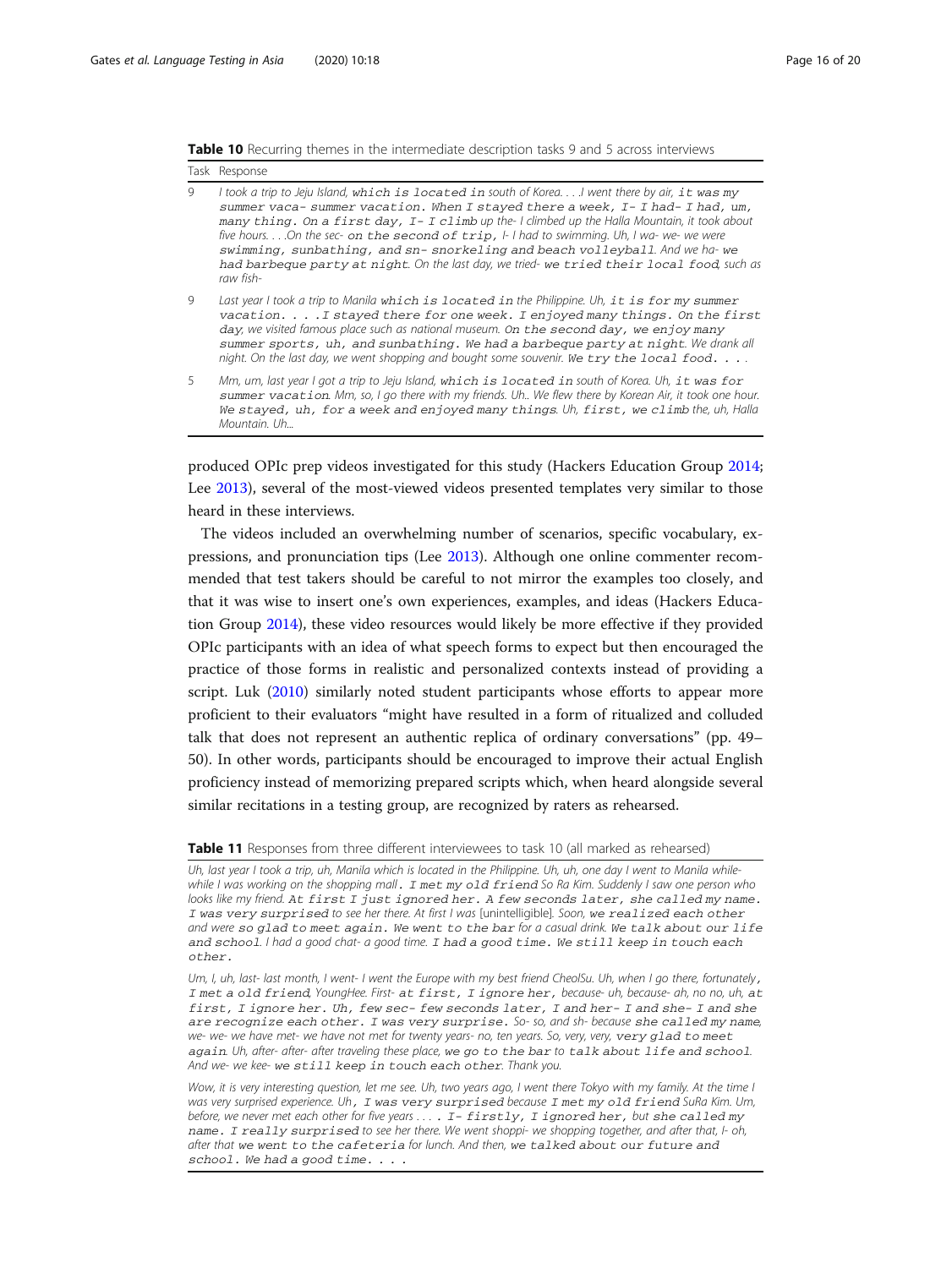### Limitations and considerations for future research

A limitation of this research lies in the selection of the three fluency measures (AR as a measure of speed and MLU and number of SP as a measure of breakdown) and how much these vary between speech in the L1 versus the L2. For example, memorized speech had a significantly higher articulation rate than spontaneous speech, but this evidence would be stronger had the articulation rates of spontaneous and rehearsed Korean speech also been calculated. De Jong et al. ([2015](#page-18-0)) collected both L1 and L2 data which demonstrated that pausing behavior overlaps in L1 and L2 speech, as well as that the inverse articulation rates of both are more strongly correlated after taking into consideration L1 fluency behavior.

Another limitation is this research used existing data that was not designed from the outset to find examples of memorization. Since the raters were tasked with judging speech samples, it is possible that they focused instead on the degree that the response was off-topic or off-task instead of detecting rehearsed speech. While this is a strength in that it reflects real-world rating, it is also a weakness in that it is difficult to know the extent to which other memorized samples were missed. A similar issue is the fact that rehearsed speech characteristics were found in segments which had not been flagged for memorization by original raters (segments that, for the purposes of this study, were referred to as spontaneous instead of rehearsed). This resonates with the findings of Xie [\(2013\)](#page-19-0) and Messick [\(1982\)](#page-19-0) that a test taker's ability can be overestimated from rote memorization practices, rendering the assessment invalid. Thus, a carefully designed experimental study to follow as a follow-up would be in order.

# Conclusion

When actors are unable to remember their part, they will often call out "Line, please" to help them as they rehearse their performance. However, there is a difference between the performative aspect of rehearsed scripts and actual language proficiency assessment. The tendency to memorize rote responses threatens the score validity based on the CAL validation framework (Kelly et al. [2017\)](#page-18-0) because memorized responses may not apply to other speaking situations and raters may not consistently detect or score rehearsed speech. While rehearsed speech is acknowledged as a proven strategy for acquiring vocabulary or formulaic sequences and preparing for speeches or exams, it does not reflect real-world communication. A person cannot be considered proficient (using the ACTFL guidelines) beyond the level in which they can use language spontaneously: "An individual cannot 'cram' for a proficiency test . . . . According to the research on second language acquisition, several hundred hours . . . meaningfully engaged in honing and using language skills . . . are required to progress to the next highest sublevel or major level" (ACTFL [2004](#page-18-0)). And while this is ACTFL's position, this does not stop more adept actors from attempting to receive higher ratings without the prerequisite proficiency.

However, we may wisely question some decisions based upon test scores vis-à-vis the CAL Validation framework (Kelly et al. [2017](#page-18-0)). McNamara et al. [\(2019](#page-19-0)) note the difference between *fairness* and *justice* in language testing. Rating all samples with same standards of detecting rehearsed speech and then applying the same criteria in scoring the samples is an issue of fairness. Justice, however, determines if the use of a test is appropriate for the circumstances. "Our current [language] models. . . emphasize aspects of language that seem salient to us but may not be the ones that serve people well in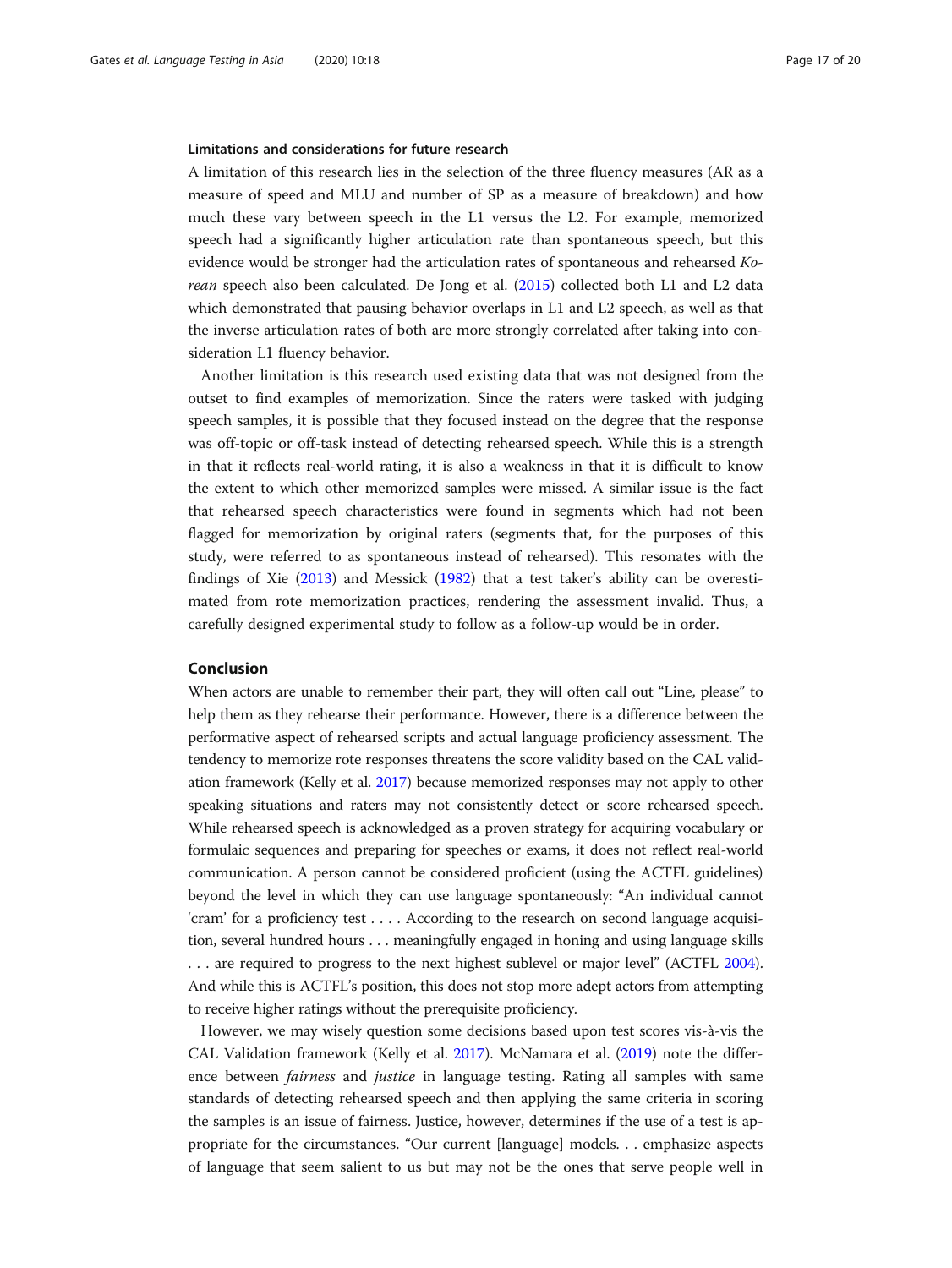the complex acts of communication that they engage in" (Elder et al. [2017](#page-18-0), p. 20). Many participants in this study aimed for an intermediate high rating, but their use of rehearsed material and consequent lack of observable proficiency awarded them a score of intermediate mid or even intermediate low. Could this be because the level of English proficiency actually needed for their job is not as high as the one set by their employers?

If this is the case, it raises additional questions for future research: what level of English proficiency is required to perform their job functions? Do they need their employees to communicate well in English to remain competitive in a globalizing economy or is English proficiency a proxy measure for some other factor such as socioeconomic status? Increasing the standard of English proficiency adds yet another element of rigor to hiring and promotion that perhaps is not enforced for the sake of international communication alone and can threaten the justice of the test use.

Returning to Messick's scholastic coaching outcomes (Messick [1982](#page-19-0)), perhaps many OPIc test takers are producing rehearsed responses because they believe this reflects "genuine improvements in the abilities measured by the test" or "enhanced test-taking sophistication" when in reality this strategy is a "test-taking artifice" (p. 67). Given trained raters' recognition of rehearsed material and its impact on proficiency ratings, many test takers are adopting a seemingly helpful stratagem that will yield disappointing results on an oral proficiency interview. Employers, policy-makers, educators, and researchers ought to consider a reasonable standard of English proficiency for their institution's purposes, what a proficiency interview aims to assess, and how to increase test takers' awareness of those measures.

#### Supplementary information

Supplementary information accompanies this paper at <https://doi.org/10.1186/s40468-020-00110-5>.

Additional file 1. LTIA Revision chart.

#### Abbreviations

ACTFL: American Council on Teaching Foreign Languages; AR: Articulation rate; IH: Intermediate high; IL: Intermediate low; IM: Intermediate mid; L1: Native language; L2: Second language; MLU: Mean length of utterance; OPI: Oral proficiency interview; OPIc: Oral proficiency interview-computer; RM: Rehearsed material; SP: Silent pauses; Spont: Spontaneous; TOEIC: Test of English for International Communication

#### Acknowledgements

We would like to thank Ben McMurry who helped us understand the grounded theory approach, making the qualitative results section possible.

#### Authors' contributions

GG was the Principal Investigator and completed this work as part of her MA working closely with her advisor. TLC, TB, and WE served as consultants to the manuscript. All authors read and approved the final manuscript.

#### Funding

Self-funded as part of graduate student research

#### Availability of data and materials

To maintain test security of the test question pool, the raw data cannot be shared.

#### Ethics approval and consent to participate

Non-applicable

#### Consent for publication

Non-applicable

#### Competing interests

The authors declare that they have no competing interests.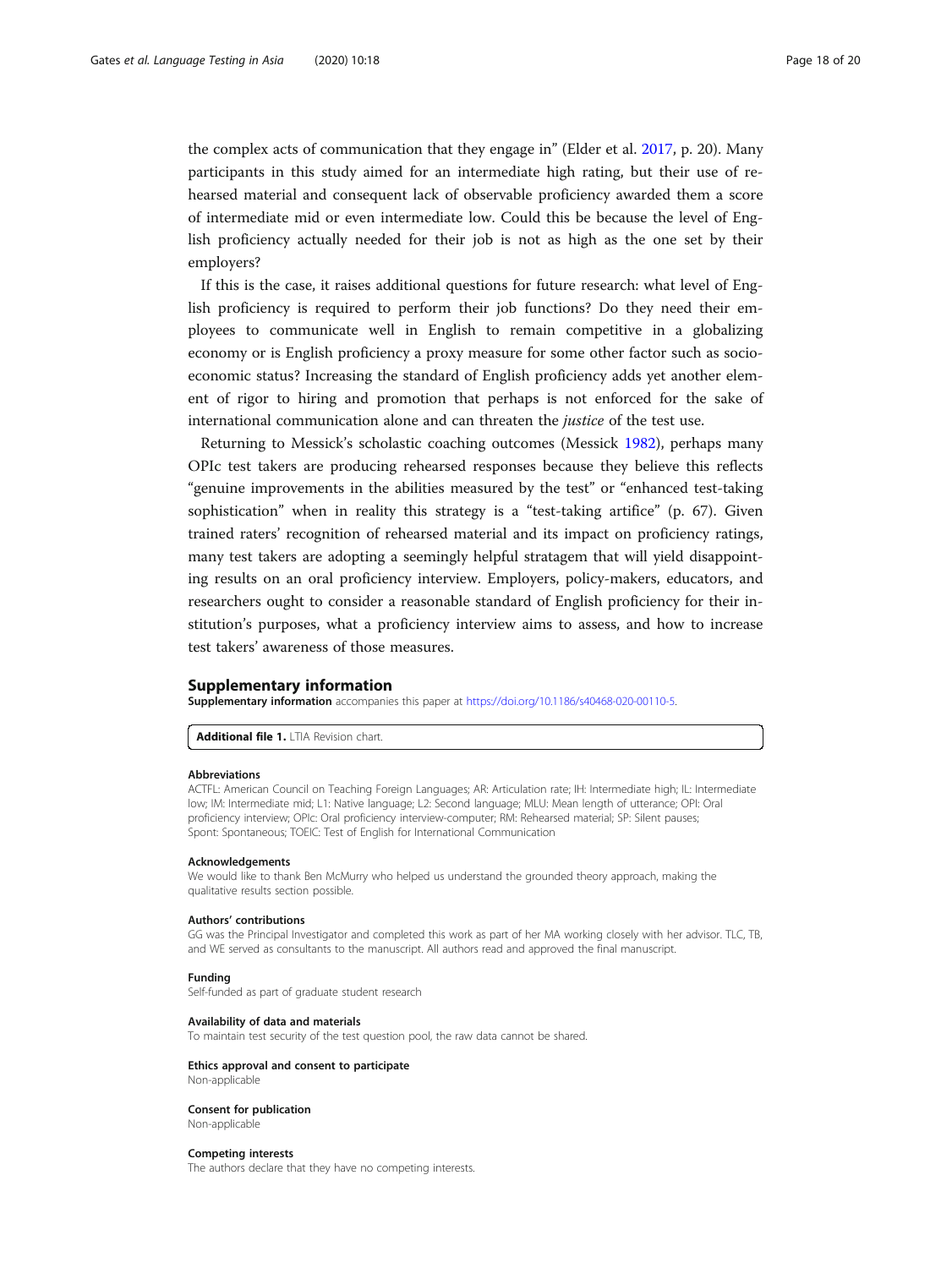#### <span id="page-18-0"></span>Author details

<sup>1</sup>Brigham Young University, Provo, UT 84602, USA. <sup>2</sup>Divine Word College, Epworth, IA 52045, USA.

Received: 8 April 2020 Accepted: 26 August 2020 Published online: 12 November 2020

#### References

American Council on the Teaching of Foreign Languages. (2004). ACTFL Policy on Oral Proficiency Interview Retesting. [https://](https://www.regent.edu/acad/undergrad/pdf/ACTFL_Policy) [www.regent.edu/acad/undergrad/pdf/ACTFL\\_Policy](https://www.regent.edu/acad/undergrad/pdf/ACTFL_Policy)

- American Council on the Teaching of Foreign Languages (2012a). Oral Proficiency Interview Familiarization Manual. Alexandria, VA: ACTFL.
- American Council on the Teaching of Foreign Languages (2012b). Oral Proficiency Interview Computerized Familiarization Manual. Alexandria, VA: ACTFL.
- American Council on the Teaching of Foreign Languages (2012c). Performance Descriptors for Language Learners, 2012 Edition. Alexandria, VA: ACTFL.
- Becker, C. B. (1986). Reasons for lack of argumentation and debate in the Far East. International Journal of Intercultural Relations, 10(1), 75–92.
- Bloom, B. S. (1956). Taxonomy of educational objectives: The classification of educational goals. London: Longman, Green, & Co. Ltd. Boers, F., Eyckmans, J., Kappel, J., Stengers, H., & Demecheleer, M. (2006). Formulaic sequences and perceived proficiency:
	- Putting a lexical approach to the test. Language Teaching Research, 10(3), 245–261.
- Burton, J.D. (2020). "How scripted is this going to be?" Raters' views of authenticity in speaking-performance tests. Language Assessment Quarterly, 1-18. https://doi.org/<https://doi.org/10.1080/15434303.2020.1754829>
- Cox, T. (2017). Understanding Intermediate-level Speakers Strengths and Weaknesses: An Examination of OPIc Tests from Korean Learners of English. Foreign Language Annals, 50(1), 84–113. <https://doi.org/10.1111/flan.12258>.
- De Jong, N. H. (2016). Fluency in second language assessment. In D. Tsagari, & J. Banerjee (Eds.), Handbook of Second Language Assessment, (pp. 203–218). Berlin: Mouton deGruyter.
- De Jong, N. H., Groenhout, R., Schoonen, R., & Hulstijn, J. H. (2015). Second language fluency: Speaking style or proficiency? Correcting measures of second language fluency for first language behavior. Applied Psycholinguistics, 36(2), 223–243.
- De Jong, N. H., & Wempe, T. (2009). Praat script to detect syllable nuclei and measure speech rate automatically. Behavior Research Methods, 41(2), 385–390.
- Deuchler, M. (1992). The Confucian transformation of Korea: A study of society and ideology. Cambridge: Harvard University Press.
- Eggington, W. G. (2015). When everything's right, but it's still wrong. In N. W. Evans, N. J. Anderson, & W. G. Eggington (Eds.), ESL readers and writers in higher education: Understanding challenges, providing support, (pp. 198–208). New York: Routledge.

Elder, C., McNamara, T., Kim, H., Pill, J., & Sato, T. (2017). Interrogating the construct of communicative competence in language assessment contexts: What the non-language specialist can tell us. Language and Communication, 57, 14–21.

- Ginther, A., Dimova, S., & Yang, R. (2010). Conceptual and empirical relationships between temporal measures of fluency and oral English proficiency with implications for automated scoring. Language Testing, 27(3), 379–399 [https://doi.org/10.](https://doi.org/10.1177/0265532210364407) [1177/0265532210364407](https://doi.org/10.1177/0265532210364407).
- Glaser, B. G., & Strauss, A. L. (1967). The discovery of grounded theory: Strategies for qualitative research. New Brunswick: Transaction Publishers.
- Goddard, C., & Wierzbicka, A. (2007). Semantic primes and cultural scripts in language learning and intercultural communication. In F. Sharifan, & G. Palmer (Eds.), Applied cultural linguistics: Implications for second language learning and intercultural communication. Amsterdam: John Benjamins.
- Hackers Education Group. (2014). If you prepare an OPIc, you must be sure to listen to the essential OPIcs! [Video file]. [https://](http://www.youtube.com/watch?v=CoJKLbTv3c4) [www.youtube.com/](http://www.youtube.com/watch?v=CoJKLbTv3c4)watch[?v=CoJKLbTv3c4](http://www.youtube.com/watch?v=CoJKLbTv3c4)
- HiEnglish Korea. (2015). [Job posting for corporate OPIc instructor]. [www.myenglishjob.co.kr/view/employer\\_info\\_view.](http://www.myenglishjob.co.kr/view/employer_info_view.php?select_num=6873&select_no=9) [php?select\\_num=6873&select\\_no=9](http://www.myenglishjob.co.kr/view/employer_info_view.php?select_num=6873&select_no=9) 169
- Jae-gon, K. (2005). The end of the road for the TOEIC? The Chosun Ilbo. [http://english.chosun.com/.](http://english.chosun.com/)
- Isbell, J., & Winke, P. (2019). ACTFL Oral proficiency interview computer (OPIc). Language Testing, 36(3), 467–477. [https://doi.](https://doi.org/10.1177/0265532219828253) [org/10.1177/0265532219828253.](https://doi.org/10.1177/0265532219828253)
- Jambor, P. Z. (2011). English Language Necessity: What It means for Korea and Non-English Speaking Countries. ERIC Institute of Education Sciences Document Number 528279. Retrieved from [https://eric.ed.gov/?id=ED528279.](https://eric.ed.gov/?id=ED528279)
- Jeon, J. (2010). Issues of English tests and assessments: A view from Korea. In Y. Moon, & B. Spolsky (Eds.), Language Assessment in Asia: Local, regional or global? (pp. 55–80). Seoul: Asia TEFL.
- Kelly, J., Renn, J., & Norton, J. (2017). Addressing consequences and validity during test design and development. Useful assessment and evaluation in language education, 185-200.
- Kember, D. (2000). Misconceptions about the learning approaches, motivation, and study practices of Asian students. Journal of Higher Education, 40, 99–21.
- Kim, N. (2016). Korean test takers TOEIC-speaking and OPIc test preparation. [Abstract]. Korean Journal of Applied Linguistics 32(3), 51-76. Abstract retrieved from <https://doi.org/10.17154/kjal.2016.9.32.3.51>
- Ko, M. S. (2010). Improving English speaking proficiency with OPIc: Focusing on the contents of the story. [Abstract]. Research Institute of Curriculum & Instruction, 14(1), 21-45. Abstract retrieved from http://doi.org[/https://doi.org/10.24231/rici.2010.14.1.21](https://doi.org/10.24231/rici.2010.14.1.21)
- Ko, M.S. (2017). Studying textbooks for speaking OPIc-focusing on content composition and writing practice for speaking English about yourself. [Abstract]. English Education Research, 50, 51-71. Abstract retrieved from [http://www.dbpia.co.kr/](http://www.dbpia.co.kr/Journal/articleDetail?nodeId=NODE09233061) [Journal/articleDetail?nodeId=NODE09233061](http://www.dbpia.co.kr/Journal/articleDetail?nodeId=NODE09233061)
- Kim, S., Fu, P., & Duan, J. (2017). Confucianism and human resource management in East Asia. In F. L. Cooke & S. Kim (Eds.) Routledge Handbook of Human Resource Management in Asia (pp. 46- 65). London: Routledge.